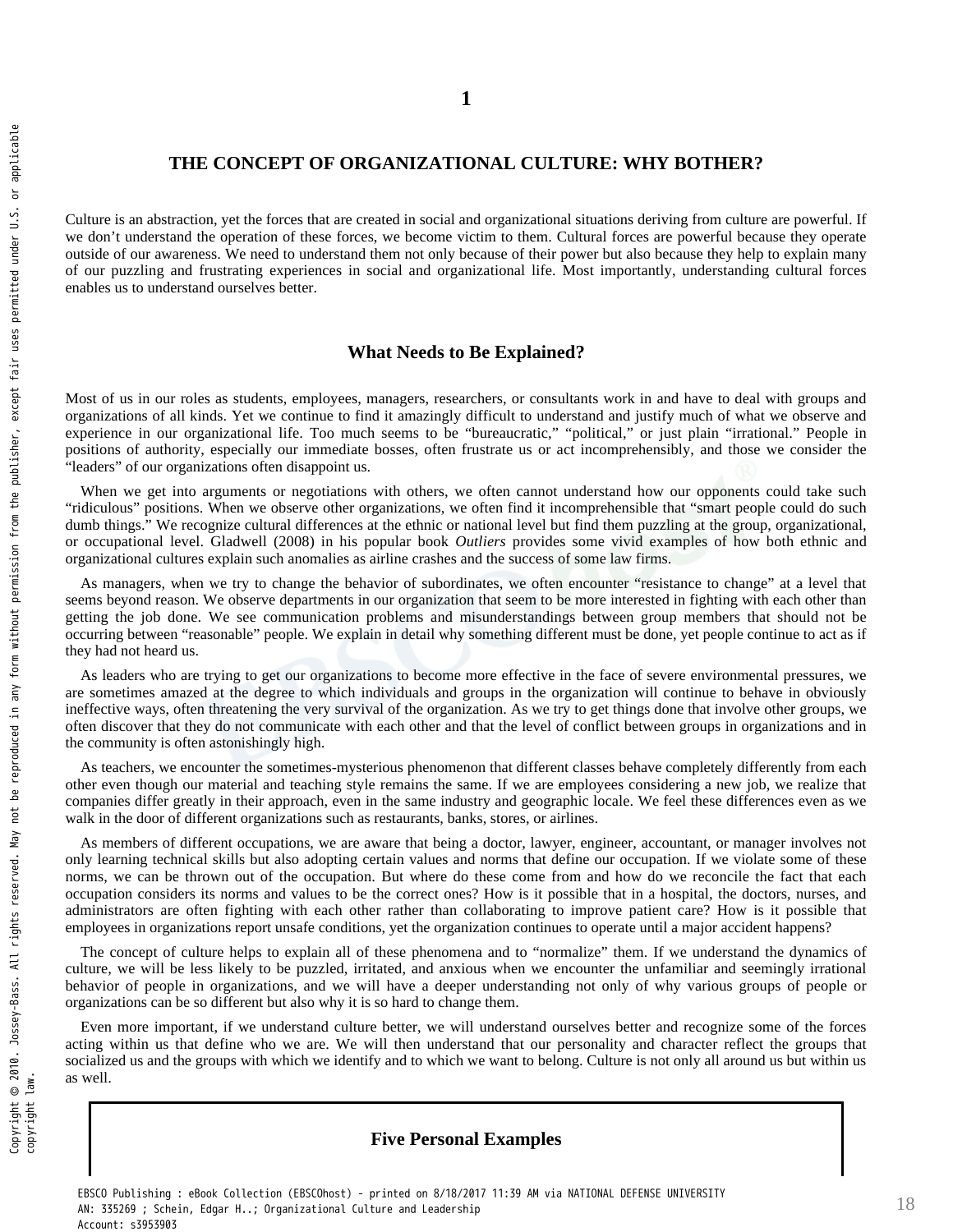To illustrate how culture helps to illuminate organizational situations, I will begin by describing several situations I encountered in my experiences as a consultant.

### **DEC**

In the first case, Digital Equipment Corporation (DEC), I was called in to help a management group improve its communication, interpersonal relationships, and decision making (Schein, 2003). DEC was founded in the middle 1950s and was one of the first companies to successfully introduce interactive computing, something that today we take completely for granted. The company was highly successful for twenty-five years but then developed a variety of difficulties, which led to its sale to the Compaq Corporation in 1996. I will be referring to the DEC story many times in this book.

After sitting in on a number of meetings of the top management, I observed, among other things: (1) High levels of interrupting, confrontation, and debate, (2) excessive emotionality about proposed courses of action, (3) great frustration over the difficulty of getting a point of view across, (4) a sense that every member of the group wanted to win all the time, and (5) shared frustration that it took forever to make a decision that would stick.

Over a period of several months, I made many suggestions about better listening, less interrupting, more orderly processing of the agenda, the potential negative effects of high emotionality and conflict, and the need to reduce the frustration level. The group members said that the suggestions were helpful, and they modified certain aspects of their procedure, such as lengthening some of their meetings. However, the basic pattern did not change. No matter what kind of intervention I attempted, the basic style of the group remained the same. How to explain this?

### **Ciba-Geigy**

In the second case, I was asked, as part of a broader consultation project, to help create a climate for innovation in an organization that felt a need to become more flexible to respond to its increasingly dynamic business environment. This Swiss Chemical Company consisted of many different business units, geographical units, and functional groups. It was eventually merged with the Sandoz Company and is today part of Novartis.

As I got to know more about Ciba-Geigy's many units and problems, I observed that some very innovative things were going on in many places in the company. I wrote several memos describing these innovations, added other ideas from my own experience, and gave the memos to my contact person in the company with the request that he distribute them to the various business unit and geographical managers who needed to be made aware of these ideas.

After some months, I discovered that those managers to whom I had personally given the memo thought it was helpful and on target, but rarely, if ever, did they pass it on, and none were ever distributed by my contact person. I also suggested meetings of managers from different units to stimulate lateral communication but found no support at all for such meetings. No matter what I did, I could not seem to get information flowing laterally across divisional, functional, or geographical boundaries. Yet everyone agreed in principle that innovation would be stimulated by more lateral communication and encouraged me to keep on "helping." Why did my helpful memos not circulate?

### **Cambridge-at-Home**

This third example is quite different. Two years ago I was involved in the creation of an organization devoted to allowing people to stay in their homes as they aged. The founding group of ten older residents of Cambridge asked me to chair the meetings to design this new organization. To build strong consensus and commitment, I wanted to be sure that everyone's voice would be heard even if that slowed down the meetings. I resisted Robert's Rules of Order in favor of a consensus building style, which was much slower but honored everyone's point of view. I discovered that this consensus approach polarized the group into those who were comfortable with the more open style and those who thought I was running the "worst meetings ever." What was going on here?

#### **Amoco**

In the fourth example, Amoco, a large oil company that was eventually acquired by British Petroleum, decided to centralize all of its engineering functions into a single service unit. Whereas engineers had previously been regular full-time members of projects, they were now supposed to "sell their services" to clients who would be charged for these services. The engineers would now be "internal consultants" who would be "hired" by the various projects. The engineers resisted this new arrangement violently, and many of them threatened to leave the organization. Why were they so resistant to the new organizational arrangements?

### **Alpha Power**

In the fifth example, Alpha Power, an electric and gas utility that services a major urban area, was faced with becoming more environmentally responsible after being brought up on criminal charges for allegedly failing to report the presence of asbestos in one of its local units that suffered an accident. Electrical workers, whose "heroic"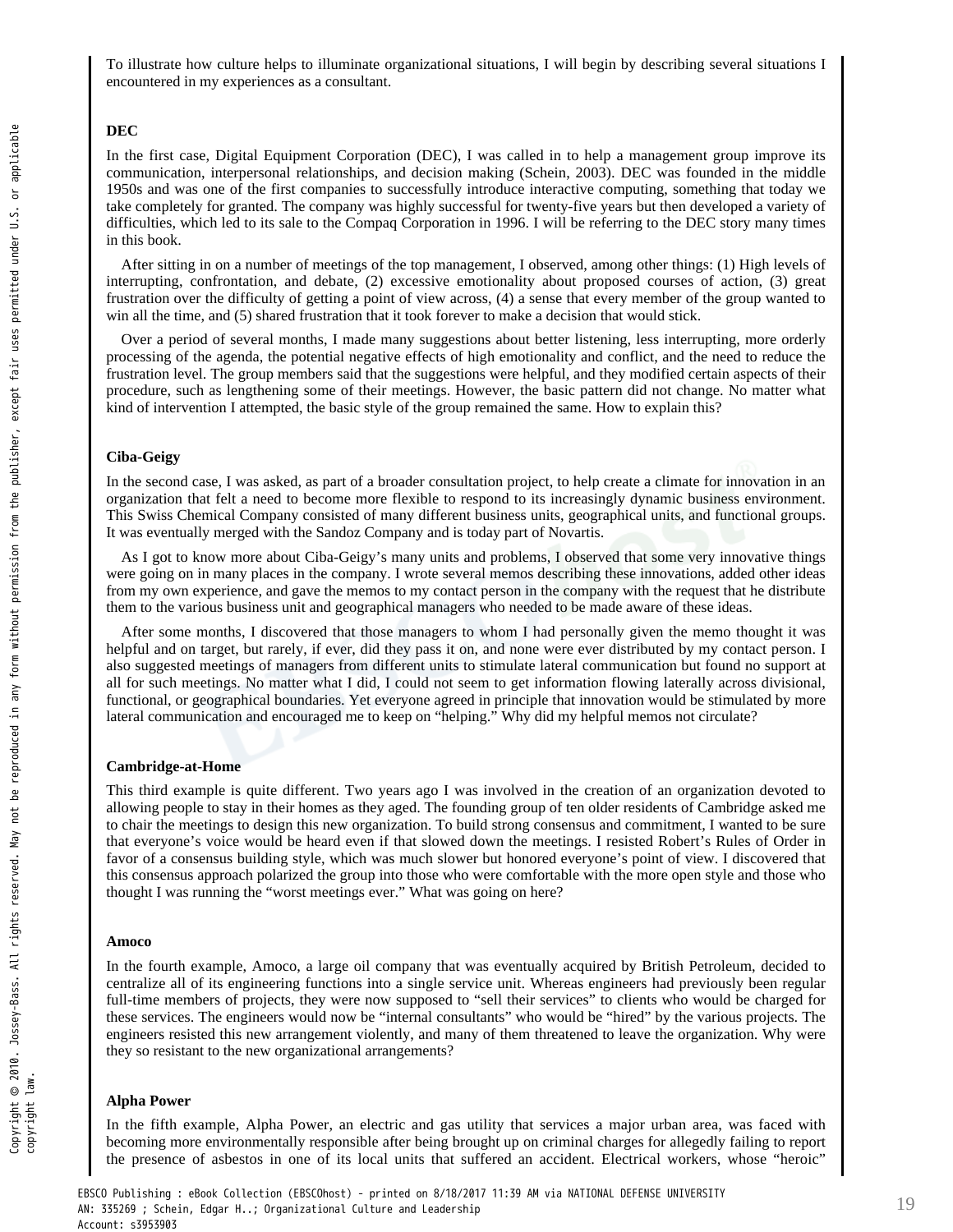self-image of keeping the power on no matter what, also held the strong norm that one did not report spills and other environmental and safety problems if such reports would embarrass the group. I was involved in a multi-year project to change this self-image to one where the "heroic" model was to report all safety and environmental hazards even if that meant reporting on peers and even bosses. A new concept of personal responsibility, teamwork, and openness of communication was to be adopted. Reporting on and dealing with environmental events became routine, but no matter how clear the new mandate was, some safety problems continued if peer group relations were involved. Why? What could be more important than employee and public safety?

# **How Does the Concept of Culture Help?**

I did not really understand the forces operating in any of these cases until I began to examine my own assumptions about how things should work in these organizations and began to test whether my assumptions fitted those operating in my client systems. This step of examining the *shared* assumptions in an organization or group and comparing them to your own takes us into "cultural" analysis and will be the focus from here on.

It turned out that in DEC, senior managers and most of the other members of the organization shared the assumption that you cannot determine whether or not something is "true" or "valid" unless you subject the idea or proposal to intensive debate. Only ideas that survive such debate are worth acting on, and only ideas that survive such scrutiny will be implemented. The group members assumed that what they were doing was discovering truth, and, in this context, being polite to each other was relatively unimportant. I become more helpful to the group when I realized this and went to the flip chart and just started to write down the various ideas they were processing. If someone was interrupted, I could ask him or her to restate his or her point instead of punishing the interrupter. The group began to focus on the items on the chart and found that this really did help their communication and decision process. I had finally understood and accepted an essential element of their culture instead of imposing my own. By this intervention of going to the flip chart, I had changed the *microculture* of their group to enable them to accomplish what their organizational culture dictated.

In Ciba-Geigy, I eventually discovered that there was a strong shared assumption that each manager's job was his or her private "turf" not to be infringed on. The strong image was communicated that "a person's job is like his or her home, and if someone gives unsolicited information, it is like walking into someone's home uninvited." Sending memos to people implies that they do not already know what is in the memo, which is seen to be potentially insulting. In this organization, managers prided themselves on knowing whatever they needed to know to do their job. Had I understood this aspect of their culture, I would have asked for a list of the names of the managers and sent the memo directly to them. They would have accepted it from me because I was the paid consultant and expert.

In my Cambridge meetings, different members had different prior experiences in meetings. Those who had grown up with a formal Robert's Rules of Order system on various other nonprofit boards were adamant that this was the only way to run a meeting. Others who had no history on other boards were more tolerant of my informal style. The members had come from different subcultures that did not mesh. In my human relations training culture, I had learned the value of involving people to get better implementation of decisions and was trying to build that kind of microculture in this group. Only when I adapted my style to theirs was I able to begin to shape the group more toward my preferred style.

In Amoco, I began to understand the resistance of the engineers when I learned that their assumptions were "good work should speak for itself," and "engineers should not have to go out and sell themselves." They were used to having people come to them for services and did not have a good role model for how to sell themselves.

In Alpha, I learned that in the safety area, all work units had strong norms and values of self-protection that often over-rode the new requirements imposed on the company by the courts. The groups had their own experience base for what was safe and what was not safe and were willing to trust that. On the other hand, identifying environmental hazards and cleaning them up involved new skills that workers were willing to learn and collaborate on. The union had its own cultural assumption that under no conditions would one "rat out" a fellow union member, and this applied especially in the safety area.

In each of these cases, I initially did not understand what was going on because my own basic assumptions about truth, turf, and group relations differed from the shared assumptions of the members of the organization or group. And my assumptions reflected my "occupation" as a social psychologist and organization consultant, while the group's assumptions reflected in part their occupations and experiences as electrical engineers, chemists, nonprofit organization board members, and electrical workers.

To make sense of such situations requires taking a "cultural perspective," learning to see the world through "cultural lenses," becoming competent in "cultural analysis" by which I mean being able to perceive and decipher the cultural forces that operate in groups, organizations, and occupations. When we learn to see the world through cultural lenses, all kinds of things begin to make sense that initially were mysterious, frustrating, or seemingly stupid.

### **Culture: An Empirically Based Abstraction**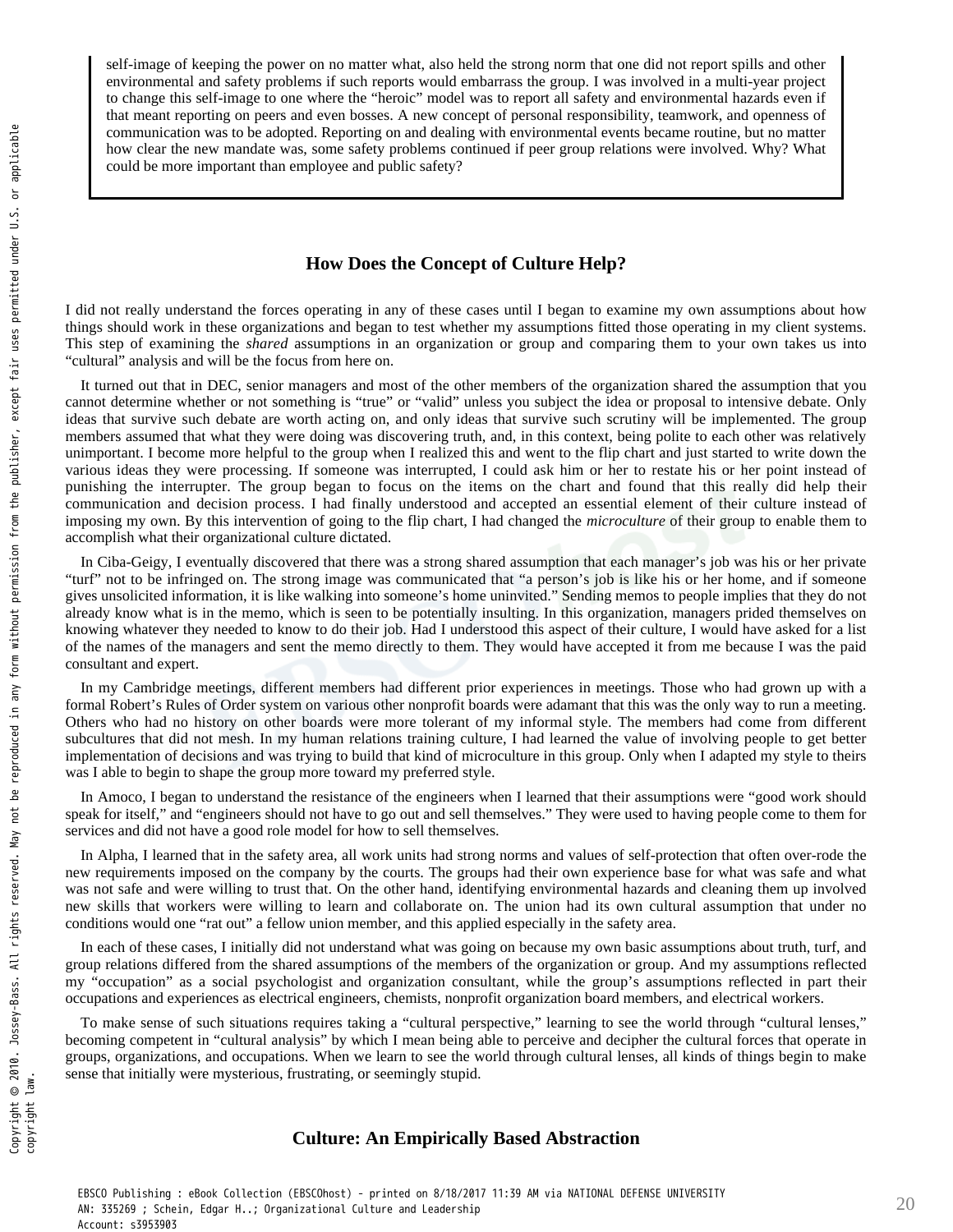Culture as a concept has had a long and checkered history. Laymen have used it as a word to indicate sophistication, as when we say that someone is very "cultured." Anthropologists have used it to refer to the customs and rituals that societies develop over the course of their history. In the past several decades, some organizational researchers and managers have used it to describe the norms and practices that organizations develop around their handling of people or as the espoused values and credo of an organization. This sometimes confuses the concept of culture with the concept of climate, and confuses culture as what *is* with culture as *what ought to be*.

Thus managers speak of developing the "right kind of culture," a "culture of quality," or a "culture of customer service," suggesting that culture has to do with certain values that managers are trying to inculcate in their organizations. Also implied in this usage is the assumption that there are better or worse cultures, stronger or weaker cultures, and that the "right" kind of culture would influence how effective organizations are. In the managerial literature, there is often the implication that having a culture is necessary for effective performance, and that the stronger the culture, the more effective the organization.

Researchers have supported some of these views by reporting findings that certain cultural dimensions do correlate with economic performance, but this research is hard to evaluate because of the many definitions of culture and the variety of indexes of performance that are used (Wilderom, Glunk, and Maslowski, 2000). Consultants and researchers have touted "culture surveys" and have claimed that they can improve organizational performance by helping organizations create certain kinds of cultures, but these claims are often based on a very different definition of culture than the one I will be arguing for here (Denison, 1990; Sackman and Bertelsman, 2006). As we will see, whether or not a culture is "good" or "bad," "functionally effective," or not, depends not on the culture alone but on the relationship of the culture to the environment in which it exists.

Perhaps the most intriguing aspect of culture as a concept is that it points us to phenomena that are below the surface, that are powerful in their impact but invisible and to a considerable degree unconscious. Culture creates within us mindsets and frames of reference that Marshak (2006) identified as one of a number of important *covert* processes. In another sense, culture is to a group what personality or character is to an individual. We can see the behavior that results, but we often cannot see the forces underneath that cause certain kinds of behavior. Yet, just as our personality and character guide and constrain our behavior, so does culture guide and constrain the behavior of members of a group through the shared norms that are held in that group.

Culture as a concept is thus an abstraction. If an abstract concept is to be useful to our thinking, it should be observable yet increase our understanding of a set of events that are otherwise mysterious or not well understood. From this point of view, I will argue that we must avoid the superficial models of culture and build on the deeper, more complex anthropological models. Those models refer to a wide range of observable events and underlying forces, as shown in the following list.

- **Observed behavioral regularities when people interact:** The language they use, the customs and traditions that evolve, and the rituals they employ in a wide variety of situations (for example, Goffman, 1959, 1967; Jones and others, 1988; Trice and Beyer, 1993; Van Maanen, 1979b).
- **Group norms:** The implicit standards and values that evolve in working groups, such as the particular norm of "a fair day's work for a fair day's pay" that evolved among workers in the Bank Wiring Room in the Hawthorne studies (for example, Homans, 1950; Kilmann and Saxton, 1983).
- **Espoused values:** The articulated publicly announced principles and values that the group claims to be trying to achieve, such as "product quality" or "price leadership" (for example, Deal and Kennedy, 1982, 1999).
- **Formal philosophy:** The broad policies and ideological principles that guide a group's actions toward stockholders, employees, customers, and other stakeholders such as the highly publicized "HP Way" of the Hewlett-Packard Co. (for example, Ouchi, 1981; Pascale and Athos, 1981; Packard, 1995).
- **Rules of the game:** The implicit, unwritten rules for getting along in the organization, "the ropes" that a newcomer must learn to become an accepted member, "the way we do things around here" (for example, Schein, 1968, 1978; Van Maanen, 1976, 1979b; Ritti and Funkhouser, 1987).
- **Climate:** The feeling that is conveyed in a group by the physical layout and the way in which members of the organization interact with each other, with customers, or with other outsiders (for example, Ashkanasy, and others 2000; Schneider, 1990; Tagiuri and Litwin, 1968).
- **Embedded skills:** The special competencies displayed by group members in accomplishing certain tasks, the ability to make certain things that get passed on from generation to generation without necessarily being articulated in writing (for example, Argyris and Schon, 1978; Cook and Yanow, 1993; Henderson and Clark, 1990; Peters and Waterman, 1982; Ang and Van Dyne, 2008).
- **Habits of thinking, mental models, and/or linguistic paradigms:** The shared cognitive frames that guide the perceptions, thought, and language used by the members of a group and are taught to new members in the early socialization process (for example, Douglas, 1986; Hofstede, 1991, 2001; Van Maanen, 1979b; Senge, Roberts, Ross, Smith, and Kleiner, 1994).
- **Shared meanings:** The emergent understandings that are created by group members as they interact with each other (for example, Geertz, 1973; Smircich, 1983; Van Maanen and Barley, 1984; Weick, 1995, Weick and Sutcliffe, 2001; Hatch and Schultz, 2004).
- **"Root metaphors" or integrating symbols:** The ways that groups evolve to characterize themselves, which may or may not be appreciated consciously, but that get embodied in buildings, office layouts, and other material artifacts of the group. This level of the culture reflects the emotional and aesthetic response of members as contrasted with the cognitive or evaluative response (for example, Gagliardi, 1990; Hatch, 1990; Pondy, Frost, Morgan, and Dandridge, 1983; Schultz, 1995).
- **Formal rituals and celebrations:** The ways in which a group celebrates key events that reflect important values or important "passages" by members such as promotion, completion of important projects, and milestones (Trice and Beyer, 1993, Deal and Kennedy, 1982, 1999).

Copyright © 2010. Jossey-Bass. All rights reserved. May not be reproduced in any form without permission from the publisher, except fair uses permitted under U.S. or applicable

Copyright ⊚ 2010. Jossey-Bass. All rights reserved. May not be reproduced in any form without permission from the publisher, except fair uses permitted under U.S. or applicable<br>copyright law.

copyright law.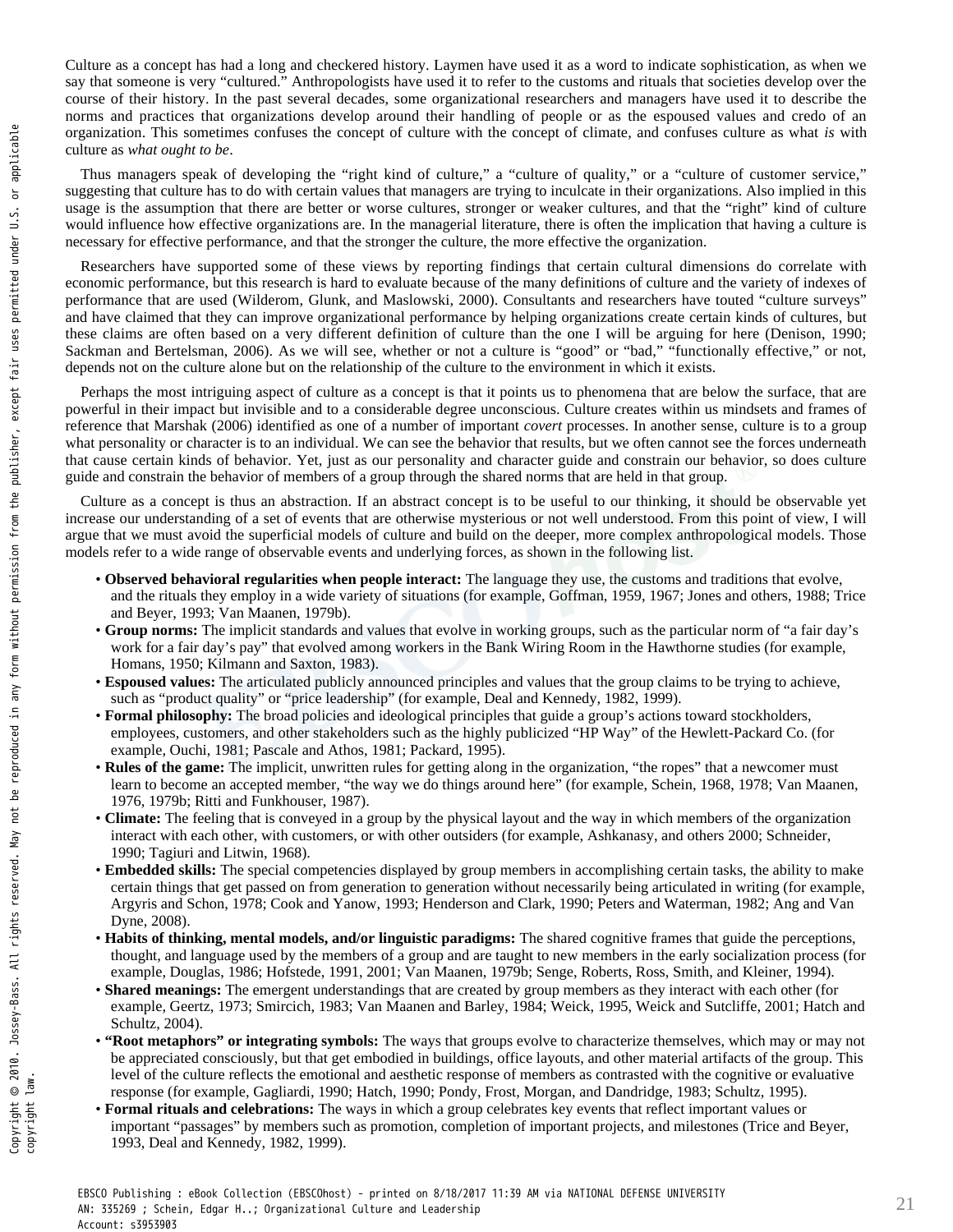All of these concepts and phenomena relate to culture and/or reflect culture in that they deal with things that group members share or hold in common, but none of them can usefully be thought of as *the* culture of a country, organization, occupation, or group. You might wonder why we need the word *culture* at all when we have so many other concepts such as norms, values, behavior patterns, rituals, traditions, and so on. However, the word *culture* adds several other critical elements to the concept of sharing. The concept of culture implies structural stability, depth, breadth, and patterning or integration.

### **Structural Stability**

Culture implies some level of structural stability in the group. When we say that something is "cultural" we imply that it is not only shared but also stable because it defines the group. After we achieve a sense of group identity, which is a key component of culture, it is our major stabilizing force and will not be given up easily. Culture is something that survives even when some members of the organization depart. Culture is hard to change because group members value stability in that it provides meaning and predictability.

#### **Depth**

Culture is the deepest, often unconscious part of a group and is therefore less tangible and less visible. From this point of view, most of the categories used to describe culture listed earlier can be thought of as *manifestations* of culture, but they are not the "essence" of what we mean by culture. Note that when something is more deeply embedded that also lends stability.

#### **Breadth**

A third characteristic of culture is that after it has developed, it covers *all* of a group's functioning. Culture is pervasive and influences all aspects of how an organization deals with its primary task, its various environments, and its internal operations. Not all groups have cultures in this sense, but the concept connotes that if we refer to "the culture" of a group, we are referring to all of its operations.

### **Patterning or Integration**

The fourth characteristic that is implied by the concept of culture and that further lends stability is patterning or integration of the elements into a larger paradigm or "Gestalt" that ties together the various elements and resides at a deeper level. Culture implies that rituals, climate, values, and behaviors tie together into a coherent whole, and this pattern or integration is the essence of what we mean by "culture." Such patterning or integration ultimately derives from the human need to make our environment as sensible and orderly as we can (Weick, 1995). Disorder or senselessness makes us anxious, so we will work hard to reduce that anxiety by developing a more consistent and predictable view of how things are and how they should be. Thus: "Organizational cultures, like other cultures, develop as groups of people struggle to make sense of and cope with their worlds" (Trice and Beyer, 1993, p. 4).

How then should we think about this "essence" of culture, and how should we formally define it? The most useful way to arrive at a definition of something as abstract as culture is to think in dynamic evolutionary terms. If we can understand where culture comes from, how it evolves, then we can grasp something that is abstract, that exists in a group's unconscious, yet that has powerful influences on a group's behavior.

Any social unit that has some kind of shared history will have evolved a culture. The strength of that culture depends on the length of time, the stability of membership of the group, and the emotional intensity of the actual historical experiences they have shared. We all have a common-sense notion of this phenomenon, yet it is difficult to define it abstractly. The formal definition that I propose and will work with builds on this evolutionary perspective and argues that the most fundamental characteristic of culture is that it is a product of social *learning*.

## **Culture Formally Defined**

*The culture of a group can now be defined as a pattern of shared basic assumptions learned by a group as it solved its problems of external adaptation and internal integration, which has worked well enough to be considered valid and, therefore, to be taught to new members as the correct way to perceive, think, and feel in relation to those problems.*

Culture by this definition tends toward patterning and integration. But a given group may not have the kind of learning experiences that allow it to evolve a culture in this sense. There may be major turnover in leaders or members, the mission or primary task may change, the underlying technology on which the group is built may evolve, or the group may split into subgroups that develop their own subcultures leading to what Joanne Martin and her colleagues define as *differentiated* cultures and/or *fragmented* cultures (Martin, 2002).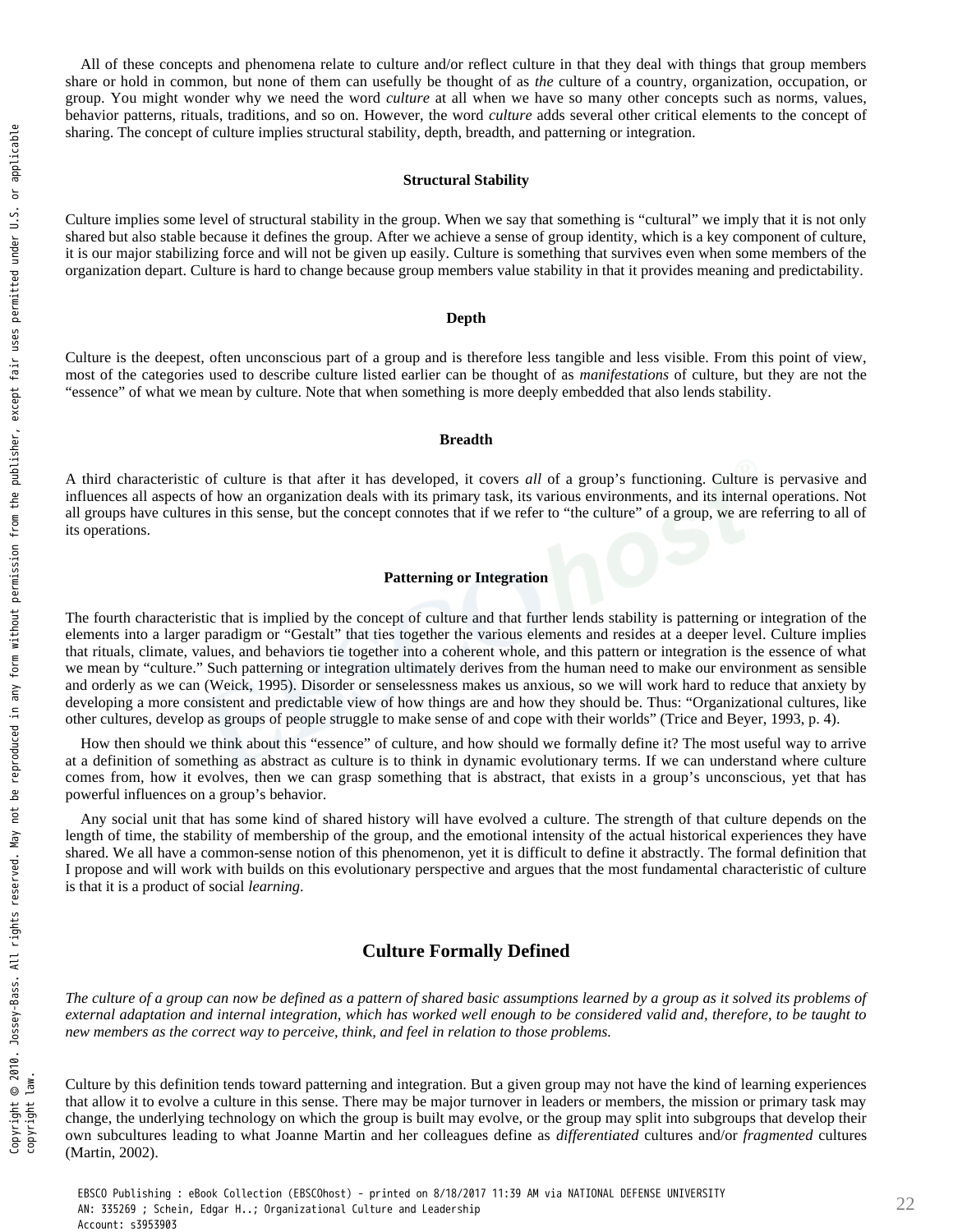Copyright ⊚ 2010. Jossey-Bass. All rights reserved. May not be reproduced in any form without permission from the publisher, except fair uses permitted under U.S. or applicable<br>copyright law. Copyright © 2010. Jossey-Bass. All rights reserved. May not be reproduced in any form without permission from the publisher, except fair uses permitted under U.S. or applicable copyright law.

We all know of groups, organizations, and societies where there are beliefs and values that work at cross purposes with other beliefs and values leading to situations full of conflict and ambiguity. But if the concept of culture is to have any utility, it should draw our attention to those things that are the product of our human need for stability, consistency, and meaning. Culture formation, therefore, is always, by definition, a striving toward patterning and integration, even though in many groups, their actual history of experiences prevents them from ever achieving a clear-cut unambiguous paradigm.

# **Culture Content**

If a group's culture is that group's accumulated learning, how do we describe and catalogue the content of that learning? Group and organizational theories distinguish two major sets of problems that all groups, no matter what their size, must deal with: (1) Survival, growth, and adaptation in their environment; and (2) Internal integration that permits daily functioning and the ability to adapt and learn. Both of these areas of group functioning will reflect the macrocultural context in which the group exists and from which are derived broader and deeper basic assumptions about the nature of reality, time, space, human nature, and human relationships. Each of these areas will be explained in detail in later chapters.

#### **The Process of Socialization or Acculturation**

After a group has a culture, it will pass elements of this culture on to new generations of group members (Louis, 1980; Schein, 1968; Van Maanen, 1976; Van Maanen and Schein, 1979). Studying what new members of groups are taught is, in fact, a good way to discover some of the elements of a culture, but we only learn about surface aspects of the culture by this means. This is especially so because much of what is at the heart of a culture will not be revealed in the rules of behavior taught to newcomers. It will only be revealed to members as they gain permanent status and are allowed into the inner circles of the group where group secrets then are shared.

On the other hand, *how* people learn and the socialization processes to which they are subjected may indeed reveal deeper assumptions. To get at those deeper levels, we must try to understand the perceptions and feelings that arise in critical situations, and we must observe and interview regular members or "old timers" to get an accurate sense of the deeper-level assumptions that are shared.

Can culture be learned through anticipatory socialization or self-socialization? Can new members discover for themselves what the basic assumptions are? Yes and no. We certainly know that one of the major activities of any new member when she or he enters a new group is to decipher the operating norms and assumptions. But this deciphering can only be successful through the rewards and punishments that are meted out by old members to new members as they experiment with different kinds of behavior. In this sense, there is always a teaching process going on, even though it may be quite implicit and unsystematic.

If the group does not have shared assumptions, as will sometimes be the case, the new members' interaction with old members will be a more creative process of building a culture. But once shared assumptions exist, the culture survives through teaching them to newcomers. In this regard, culture is a mechanism of social control and can be the basis of explicitly manipulating members into perceiving, thinking, and feeling in certain ways (Van Maanen and Kunda, 1989; Kunda, 1992). Whether or not we approve of this as a mechanism of social control is a separate question that will be addressed later.

### **Can Culture Be Inferred from Only Behavior?**

Note that the definition of culture that I have given does not include overt behavior patterns, though some such behavior, especially formal rituals, would reflect cultural assumptions. Instead, this definition emphasizes that the shared assumptions deal with how we perceive, think about, and feel about things. We cannot rely on overt behavior alone because it is always determined both by the cultural predisposition (the perceptions, thoughts, and feelings that are patterned) and by the situational contingencies that arise from the immediate external environment.

Behavioral regularities can occur for reasons other than culture. For example, if we observe that all members of a group cower in the presence of a large and loud leader, this could be based on biological reflex reactions to sound and size, individual learning, or shared learning. Such a behavioral regularity should not, therefore, be the basis for defining culture, though we might later discover that, in a given group's experience, cowering is indeed a result of shared learning and therefore a manifestation of deeper shared assumptions. Or, to put it another way, when we observe behavioral regularities, we do not know whether or not we are dealing with a cultural manifestation. Only after we have discovered the deeper layers that I am defining as the essence of culture can we specify what is and what is not an "artifact" that reflects the culture.

## **Do Occupations Have Cultures?**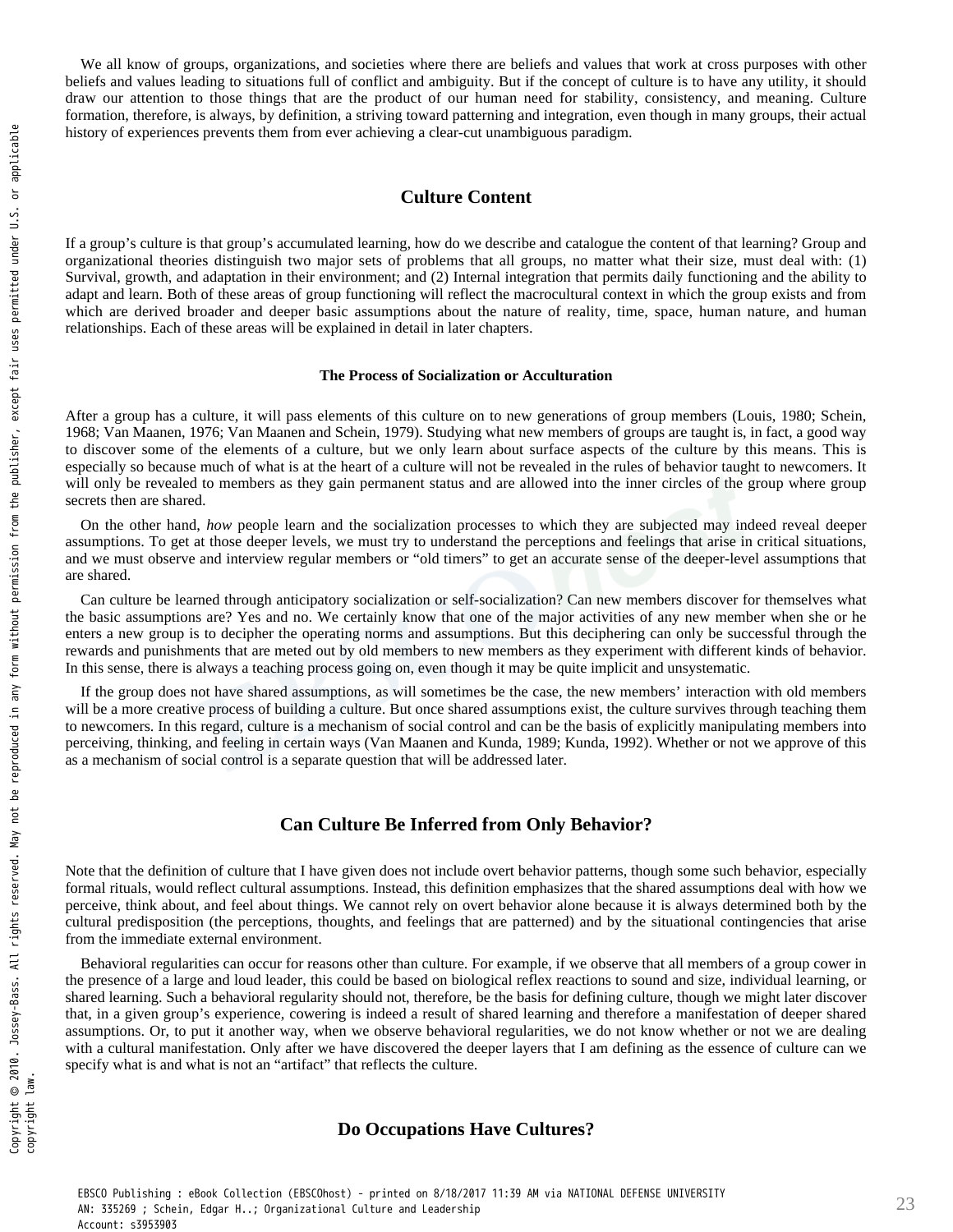The definition provided previously does not specify the size or location of the social unit to which it can legitimately be applied. We know that nations, ethnic groups, religions, and other kinds of social units have cultures in this sense. I called these *macrocultures*. Our experience with large organizations also tells us that even globally dispersed corporations such as IBM or Unilever have corporate cultures in spite of the obvious presence of many diverse subcultures within the larger organization.

But it is not clear whether it makes sense to say that medicine or law or accounting or engineering have cultures. If culture is a product of joint learning leading to shared assumptions about how to perform and relate internally, then we can see clearly that many occupations do evolve cultures. If there is strong socialization during the education and training period and if the beliefs and values learned during this time remain stable as taken-for-granted assumptions even though the person may not be in a group of occupational peers, then clearly those occupations have cultures. For most of the occupations that will concern us, these cultures are global to the extent that members are trained in the same way to the same skill set and values. However, we will find that macrocultures also influence how occupations are defined, that is, how engineering or medicine is practiced in a particular country. These variations make it that much more difficult to decipher in a hospital, for example, what is national, ethnic, occupational, or organizational.

## **Summary and Conclusions**

In this chapter, I have introduced the concept of culture and have argued that it helps to explain some of the more seemingly incomprehensible and irrational aspects of what goes on in groups, occupations, organizations, and other kinds of social units that have common histories. I reviewed the variety of elements that people perceive to be "culture," leading to a formal definition that puts the emphasis on shared learning experiences that lead to shared, taken-for-granted basic assumptions held by the members of the group or organization.

In this sense, any group with a stable membership and a history of shared learning will have developed some level of culture, but a group that either has had a great deal of turnover of members and leaders or a history lacking in any kind of challenging events may well lack any shared assumptions. Not every collection of people develops a culture, and, in fact, we tend to use the terms "group," "team," or "community" rather than "crowd" or "collection of people" only when there has been enough of a shared history so that some degree of culture formation has taken place.

After a set of shared assumptions has come to be taken for granted it determines much of the group's behavior, and the rules and norms that are taught to newcomers in a socialization process that is a reflection of culture. We noted that to define culture, we must go below the behavioral level because behavioral regularities can be caused by forces other than culture. We noted that even large organizations can have a common culture if there has been enough of a history of shared experience.

We also noted that culture and leadership are two sides of the same coin in that leaders first start the process of culture creation when they create groups and organizations. After cultures exist, they determine the criteria for leadership and thus determine who will or will not be a leader. But if elements of a culture become dysfunctional, it is the unique function of leadership to perceive the functional and dysfunctional elements of the existing culture and to manage cultural evolution and change in such a way that the group can survive in a changing environment. The bottom line for leaders is that if they do not become conscious of the cultures in which they are embedded, those cultures will manage them. Cultural understanding is desirable for all of us, but it is essential to leaders if they are to lead.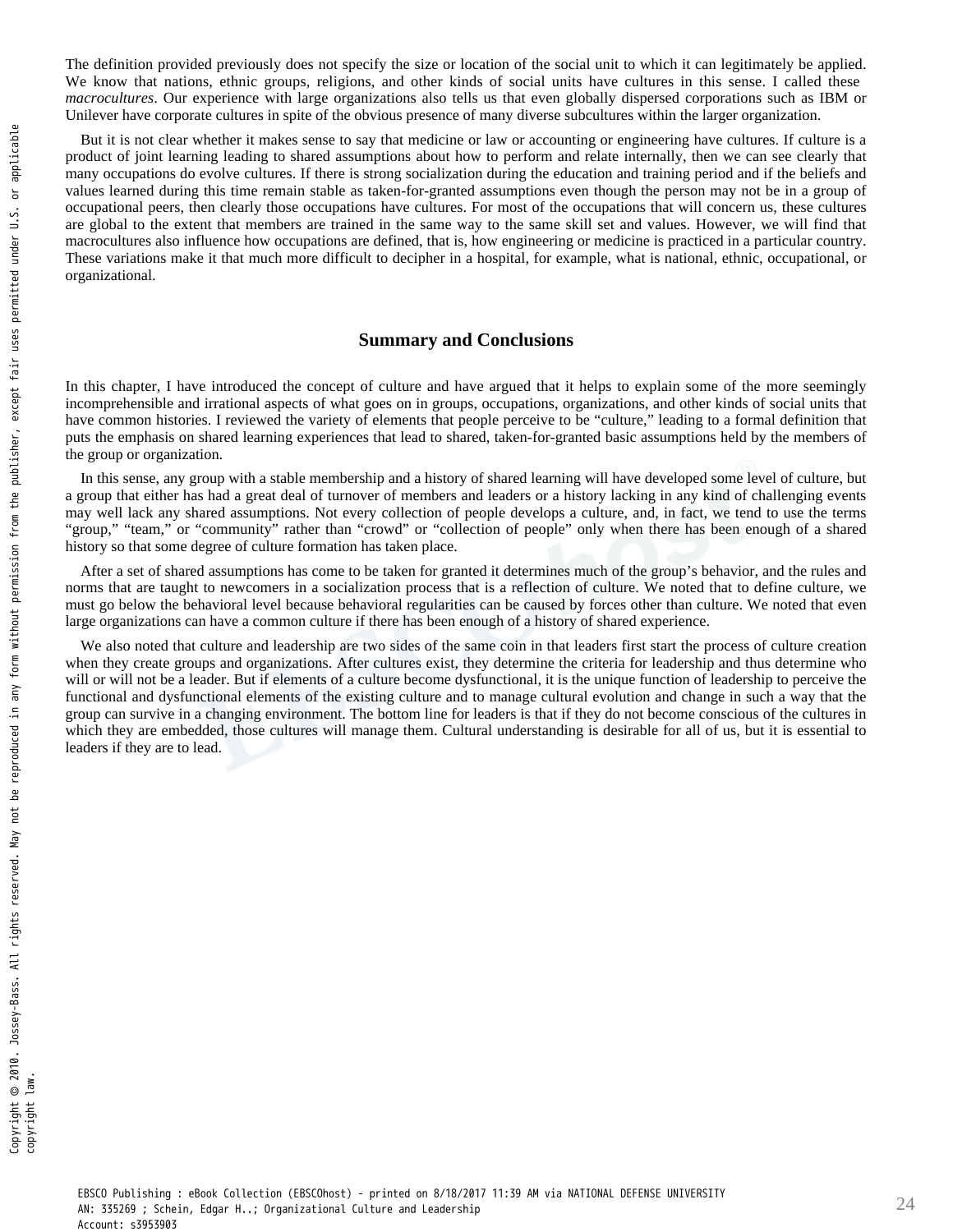# **THE THREE LEVELS OF CULTURE**

The purpose of this chapter is to show that culture can be analyzed at several different levels, with the term *level* meaning the degree to which the cultural phenomenon is visible to the observer. Some of the confusion surrounding the definition of what culture really is results from not differentiating the levels at which it manifests itself. These levels range from the very tangible overt manifestations that you can see and feel to the deeply embedded, unconscious, basic assumptions that I am defining as the essence of culture. In between these layers are various espoused beliefs, values, norms, and rules of behavior that members of the culture use as a way of depicting the culture to themselves and others.

Many other culture researchers prefer the term *basic values* to describe the deepest levels. I prefer *basic assumptions* because these tend to be taken for granted by group members and are treated as nonnegotiable. Values are open to discussion, and people can agree to disagree about them. Basic assumptions are so taken for granted that someone who does not hold them is viewed as a "foreigner" or as "crazy" and is automatically dismissed.

The three major levels of cultural analysis are shown in **Exhibit 2.1**.

## **Artifacts**

At the surface is the level of artifacts, which includes all the phenomena that you would see, hear, and feel when you encounter a new group with an unfamiliar culture. Artifacts include the visible products of the group, such as the architecture of its physical environment; its language; its technology and products; its artistic creations; its style, as embodied in clothing, manners of address, and emotional displays; its myths and stories told about the organization; its published lists of values; and its observable rituals and ceremonies.

# **Exhibit 2.1. The Three Levels of Culture.**

#### **1. Artifacts**

- Visible and feelable structures and processes
- Observed behavior
	- Difficult to decipher

#### **2. Espoused Beliefs and Values**

- Ideals, goals, values, aspirations
- Ideologies
- Rationalizations

- May or may not be congruent with behavior and other artifacts

### **3. Basic Underlying Assumptions**

• Unconscious, taken-for-granted beliefs and values



<sup>-</sup> Determine behavior, perception, thought, and feeling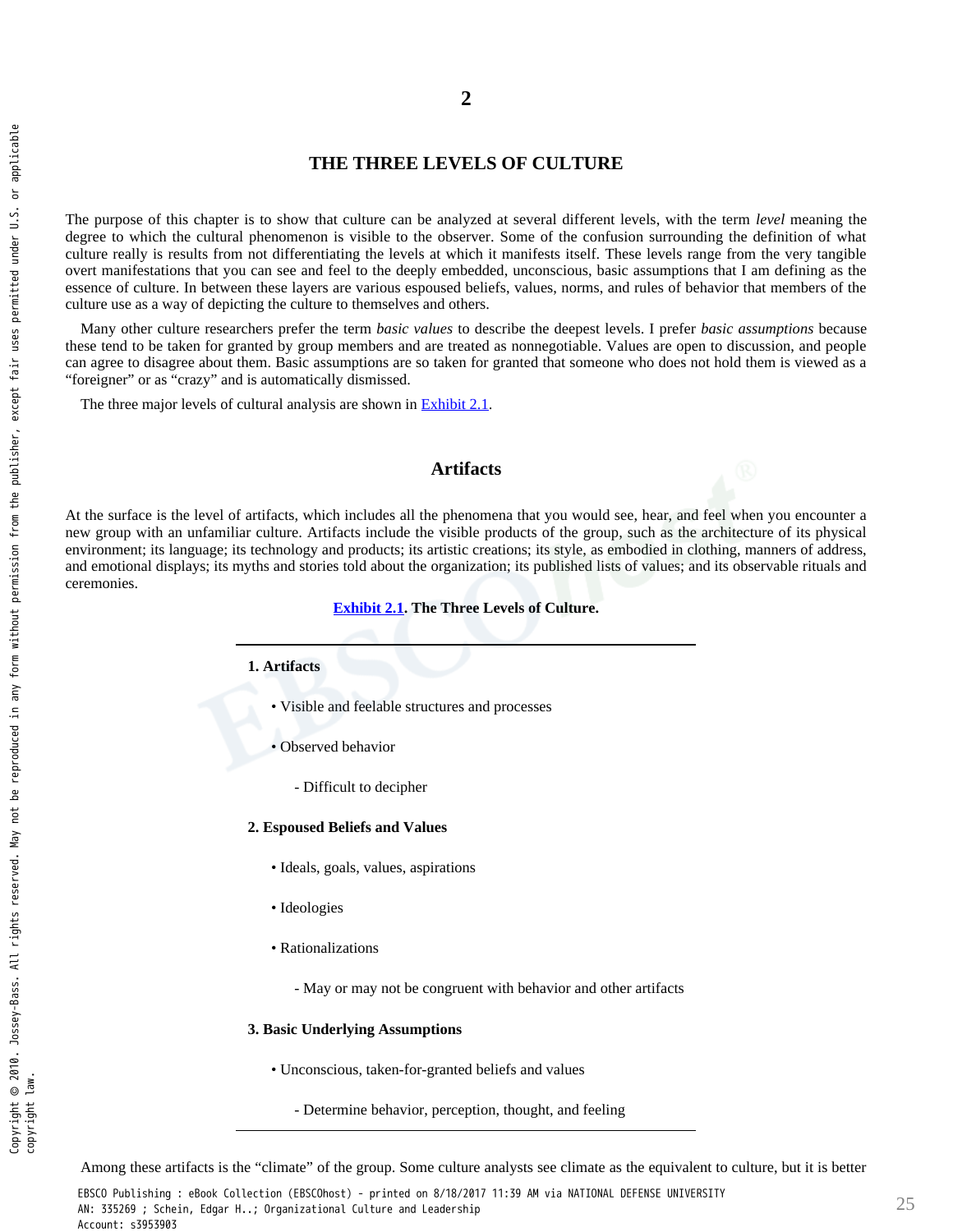thought of as the product of some of the underlying assumptions and is, therefore, a manifestation of the culture. Observed behavior is also an artifact as are the organizational processes by which such behavior is made routine. Structural elements such as charters, formal descriptions of how the organization works, and organization charts also fall into the artifact level.

The most important point to be made about this level of the culture is that it is both easy to observe and very difficult to decipher. The Egyptians and the Mayans both built highly visible pyramids, but the meaning of pyramids in each culture was very different—tombs in one, temples as well as tombs in the other. In other words, observers can describe what they see and feel but cannot reconstruct from that alone what those things mean in the given group. Some culture analysts argue that among the artifacts, you find important symbols that reflect deep assumptions of the culture, but symbols are ambiguous, and you can only test a person's insight into what something may mean if the person has also experienced the culture at the deeper level of assumptions (Gagliardi, 1990, 1999).

It is especially dangerous to try to infer the deeper assumptions from artifacts alone because a person's interpretations will inevitably be projections of his or her own feelings and reactions. For example, when you see a very informal, loose organization, you may interpret that as "inefficient" if your own background is based on the assumption that informality means playing around and not working. Or, alternatively, if you see a very formal organization, you may interpret that to be a sign of "lack of innovative capacity" if your own experience is based on the assumption that formality means bureaucracy and standardization.

If the observer lives in the group long enough, the meanings of artifacts gradually become clear. If, however, you want to achieve this level of understanding more quickly, you must talk to insiders to analyze the espoused values, norms, and rules that provide the day-to-day operating principles by which the members of the group guide their behavior. This kind of inquiry takes you to the next level of cultural analysis.

# **Espoused Beliefs and Values**

All group learning ultimately reflects someone's original beliefs and values, his or her sense of what ought to be, as distinct from what is. When a group is first created or when it faces a new task, issue, or problem, the first solution proposed to deal with it reflects some individual's own assumptions about what is right or wrong, what will work or not work. Those individuals who prevail, who can influence the group to adopt a certain approach to the problem, will later be identified as leaders or founders, but the group does not yet have any shared knowledge as a group because it has not yet taken a common action in reference to whatever it is supposed to do. Whatever is proposed will only be perceived as what the leader wants. Until the group has taken some joint action and together observed the outcome of that action, there is not as yet a shared basis for determining whether what the leader wants will turn out to be valid.

For example, if sales begin to decline in a young business, a manager may say, "We must increase advertising" because of her belief that advertising always increases sales. The group, never having experienced this situation before, will hear that assertion as a statement of that manager's beliefs and values: "She believes that when one is in trouble it is a good thing to increase advertising." What the leader initially proposes, therefore, cannot have any status other than a value to be questioned, debated, challenged, and tested.

If the manager convinces the group to act on her belief, the solution works, and the group has a shared perception of that success, then the perceived value that "advertising is good" gradually becomes transformed: first into a *shared value or belief* and ultimately into a *shared assumption* (if actions based on it continue to be successful). If this transformation process occurs, group members will tend to forget that originally they were not sure and that the proposed course of action was at an earlier time just a proposal to be debated and confronted.

Not all beliefs and values undergo such transformation. First of all, the solution based on a given value may not work reliably. Only those beliefs and values that can be empirically tested and that continue to work reliably in solving the group's problems will become transformed into assumptions. Second, certain value domains—those dealing with the less controllable elements of the environment or with aesthetic or moral matters—may not be testable at all. In such cases, consensus through social validation is still possible, but it is not automatic. Third, the strategy/goals of the organization may fall into this category of espoused beliefs in that there may be no way of testing it except through consensus because the link between performance and strategy may be hard to prove.

S*ocial validation* means that certain beliefs and values are confirmed only by the shared social experience of a group. For example, any given culture cannot prove that its religion and moral system are superior to another culture's religion and moral system, but if the members reinforce each others' beliefs and values, they come to be taken for granted. Those who fail to accept such beliefs and values run the risk of "excommunication"—of being thrown out of the group. The test of whether they work or not is how comfortable and anxiety free members are when they abide by them.

In these realms, the group learns that certain beliefs and values, as initially promulgated by prophets, founders, and leaders, "work" in the sense of reducing uncertainty in critical areas of the group's functioning. And, as they continue to provide meaning and comfort to group members, they also become transformed into nondiscussible assumptions even though they may not be correlated to actual performance. The espoused beliefs and moral/ ethical rules remain conscious and are explicitly articulated because they serve the normative or moral function of guiding members of the group in how to deal with certain key situations, and in training new members how to behave. Such beliefs and values often become embodied in an ideology or organizational philosophy, which then serves as a guide to dealing with the uncertainty of intrinsically uncontrollable or difficult events.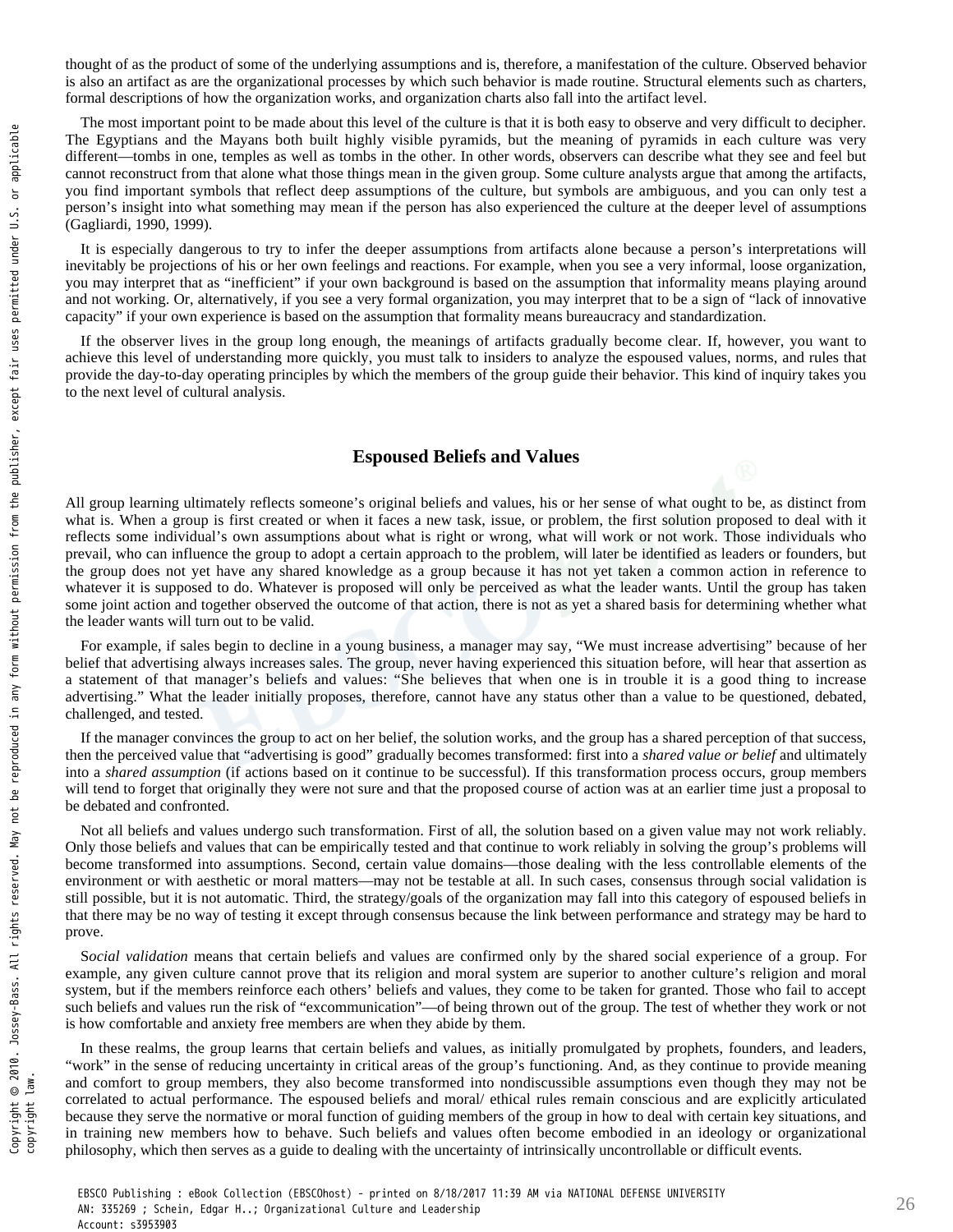If the beliefs and values that provide meaning and comfort to the group are not congruent with the beliefs and values that correlate with effective performance, we will observe in many organizations espoused values that reflect the desired behavior but are not reflected in observed behavior (Argyris and Schon, 1978, 1996). For example, a company's ideology may say that it values people and that it has high quality standards for its products, but its actual record in that regard may contradict what it says. In U.S. organizations, it is common to espouse *teamwork* while actually rewarding *individual competitiveness* . Hewlett-Packard's highly touted "The HP Way" espoused consensus management and teamwork, but in its computer division, engineers discovered that to get ahead they had to be competitive and political (Packard, 1995).

So in analyzing espoused beliefs and values, you must discriminate carefully among those that are congruent with the underlying assumptions that guide performance, those that are part of the ideology or philosophy of the organization, and those that are rationalizations or only aspirations for the future. Often espoused beliefs and values are so abstract that they can be mutually contradictory, as when a company claims to be equally concerned about stockholders, employees, and customers, or when it claims both highest quality and lowest cost. Espoused beliefs and values often leave large areas of behavior unexplained, leaving us with a feeling that we understand a piece of the culture but still do not have the culture as such in hand. To get at that deeper level of understanding, to decipher the pattern, and to predict future behavior correctly, we have to understand more fully the category of basic assumptions.

## **Basic Underlying Assumptions**

When a solution to a problem works repeatedly, it comes to be taken for granted. What was once a hypothesis, supported only by a hunch or a value, gradually comes to be treated as a reality. We come to believe that nature really works this way. Basic assumptions, in this sense, are different from what some anthropologists called "dominant value orientations" in that such dominant orientations reflect the *preferred* solution among several basic alternatives, but all the alternatives are still visible in the culture, and any given member of the culture could, from time to time, behave according to variant as well as dominant orientations (Kluckhohn and Strodtbeck, 1961).

Basic assumptions, in the sense defined here, have become so taken for granted that you find little variation within a social unit. This degree of consensus results from repeated success in implementing certain beliefs and values, as previously described. In fact, if a basic assumption comes to be strongly held in a group, members will find behavior based on any other premise inconceivable. For example, in a group whose basic assumption is that the individual's rights supersede those of the group, members find it inconceivable to commit suicide or in some other way sacrifice themselves to the group even if they had dishonored the group. In a capitalist country, it is inconceivable that someone might design a business organization to operate consistently at a financial loss or that it does not matter whether or not a product works. In an occupation such as engineering, it is inconceivable to deliberately design something that is unsafe; it is a taken-for-granted assumption that things should be safe. Basic assumptions, in this sense, are similar to what Argyris and Schon identified as "theories-in-use"—the implicit assumptions that actually guide behavior, that tell group members how to perceive, think about, and feel about things (Argyris and Schon, 1974, 1996).

Basic assumptions, like theories-in-use, tend to be nonconfrontable and nondebatable, and hence are extremely difficult to change. To learn something new in this realm requires us to resurrect, reexamine, and possibly change some of the more stable portions of our cognitive structure—a process that Argyris and others have called "double-loop learning," or "frame breaking" (Argyris, Putnam, and Smith, 1985; Bartunek, 1984). Such learning is intrinsically difficult because the reexamination of basic assumptions temporarily destabilizes our cognitive and interpersonal world, releasing large quantities of basic anxiety.

Rather than tolerating such anxiety levels, we tend to want to perceive the events around us as congruent with our assumptions, even if that means distorting, denying, projecting, or in other ways falsifying to ourselves what may be going on around us. It is in this psychological process that culture has its ultimate power. Culture as a set of basic assumptions defines for us what to pay attention to, what things mean, how to react emotionally to what is going on, and what actions to take in various kinds of situations. After we have developed an integrated set of such assumptions—a "thought world" or "mental map"—we will be maximally comfortable with others who share the same set of assumptions and very uncomfortable and vulnerable in situations where different assumptions operate because either we will not understand what is going on, or, worse, we will misperceive and misinterpret the actions of others (Douglas, 1986; Bushe, 2009).

The human mind needs cognitive stability. Therefore, any challenge or questioning of a basic assumption will release anxiety and defensiveness. In this sense, the shared basic assumptions that make up the culture of a group can be thought of both at the individual and group level as psychological cognitive defense mechanisms that permit the group to continue to function. At the same time, culture at this level provides its members with a basic sense of identity and defines the values that provide self-esteem (Hatch and Schultz, 2004). Cultures tell their members who they are, how to behave toward each other, and how to feel good about themselves. Recognizing these critical functions makes us aware why "changing" culture is so anxiety provoking.

To illustrate how unconscious assumptions can distort data, consider the following example. If we assume, on the basis of past experience or education, that other people will take advantage of us whenever they have an opportunity, we expect to be taken advantage of, and we then interpret the behavior of others in a way that coincides with those expectations. We observe people sitting in a seemingly idle posture at their desk and interpret their behavior as "loafing" rather than "thinking out an important problem." We perceive absence from work as "shirking" rather than "doing work at home."

If this is not only a personal assumption but also one that is shared and thus part of the culture of an organization, we will discuss with others what to do about our "lazy" workforce and institute tight controls to ensure that people are at their desks and busy. If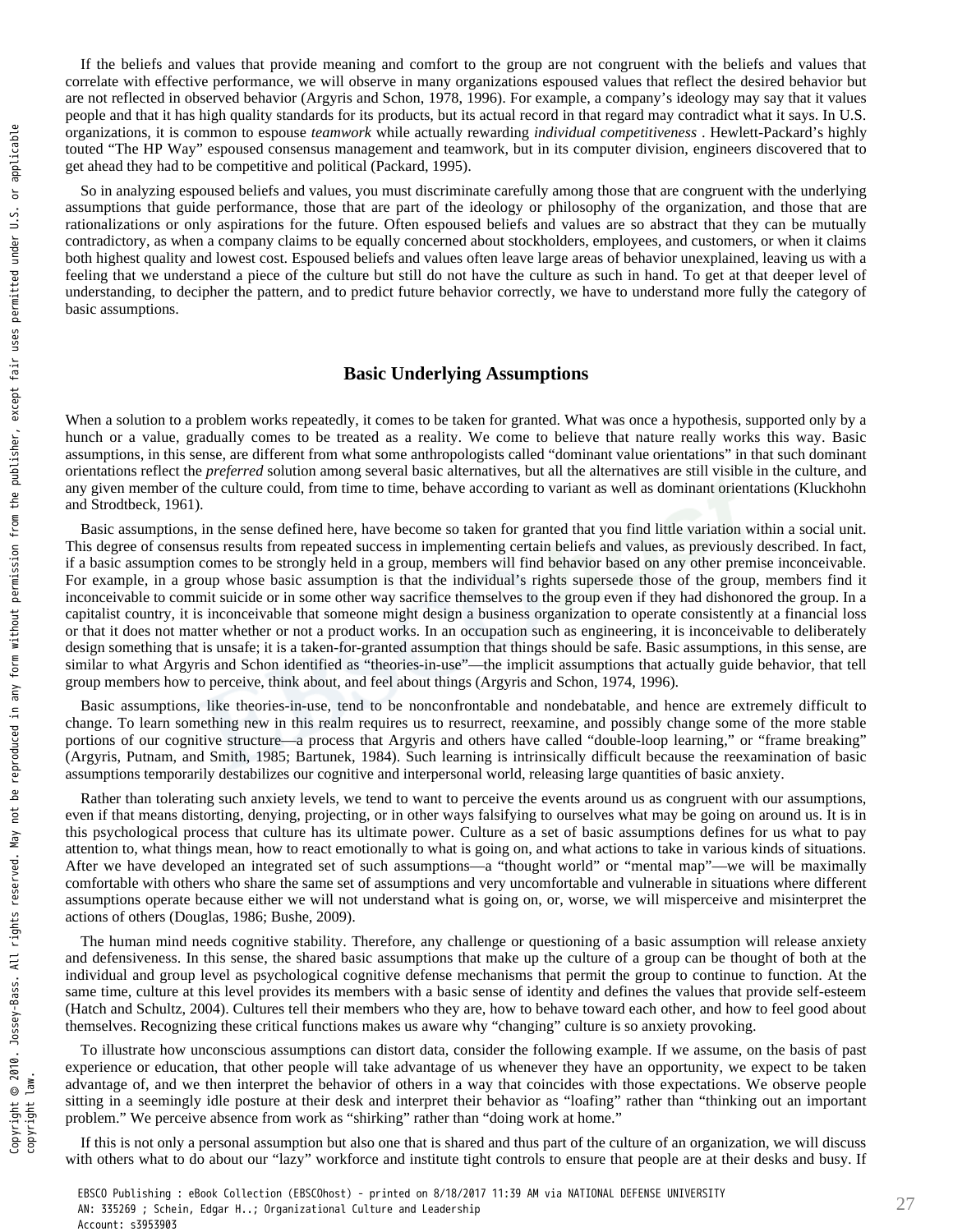employees suggest that they do some of their work at home, we will be uncomfortable and probably deny the request because we will figure that at home they would loaf (Bailyn, 1992; Perin, 1991).

In contrast, if we assume that everyone is highly motivated and competent, we will act in accordance with that assumption by encouraging people to work at their own pace and in their own way. If we see someone sitting quietly at their desk, we will assume that they are thinking or planning. If someone is discovered to be unproductive in such an organization, we will make the assumption that there is a mismatch between the person and the job assignment, not that the person is lazy or incompetent. If employees want to work at home, we will perceive that as evidence of their wanting to be productive.

In both cases, there is the potential for distortion, in that the cynical manager will not perceive how highly motivated some of the subordinates really are, and the idealistic manager will not perceive that there are subordinates who are lazy and are taking advantage of the situation. As McGregor noted many decades ago, such assumptions about "human nature" become the basis of management and control systems that perpetuate themselves because if people are treated consistently in terms of certain basic assumptions, they come eventually to behave according to those assumptions to make their world stable and predictable (1960).

Unconscious assumptions sometimes lead to ridiculously tragic situations, as illustrated by a common problem experienced by U.S. supervisors in some Asian countries. A manager who comes from a U.S. pragmatic tradition assumes and takes it for granted that solving a problem always has the highest priority. When that manager encounters a subordinate who comes from a cultural tradition in which good relationships and protecting the superior's "face" are assumed to have top priority, the following scenario has often resulted.

The manager proposes a solution to a given problem. The subordinate knows that the solution will not work, but his unconscious assumption requires that he remain silent because to tell the boss that the proposed solution is wrong is a threat to the boss's face. It would not even occur to the subordinate to do anything other than remain silent or, if the boss were to inquire what the subordinate thought, to even reassure the boss to go ahead and take the action.

The action is taken, the results are negative, and the boss, somewhat surprised and puzzled, asks the subordinate what he would have done or would he have done something different. This question puts the subordinate into an impossible double bind because the answer itself is a threat to the boss's face. He cannot possibly explain his behavior without committing the very sin he was trying to avoid in the first place—namely, embarrassing the boss. He may even lie at this point and argue that what the boss did was right and only "bad luck" or uncontrollable circumstances prevented it from succeeding.

From the point of view of the subordinate, the boss's behavior is incomprehensible because to ask the subordinate what he would have done shows lack of self-pride, possibly causing the subordinate to lose respect for that boss. To the boss, the subordinate's behavior is equally incomprehensible. He cannot develop any sensible explanation of his subordinate's behavior that is not cynically colored by the assumption that the subordinate at some level just does not care about effective performance and therefore must be gotten rid of. It never occurs to the boss that another assumption—such as "you never embarrass a superior"—is operating, and that, to the subordinate, that assumption is even more powerful than "you get the job done."

If assumptions such as these operate only in an individual and represent her idiosyncratic experience, they can be corrected more easily because the person will detect that she is alone in holding a given assumption. The power of culture comes about through the fact that the assumptions are *shared* and, therefore, mutually reinforced. In these instances, probably only a third party or some cross-cultural experiences could help to find common ground whereby both parties could bring their implicit assumptions to the surface. And even after they have surfaced, such assumptions would still operate, forcing the boss and the subordinate to invent a whole new communication mechanism that would permit each to remain congruent with his or her culture—for example, agreeing that, before any decision is made and before the boss has stuck his neck out, the subordinate will be asked for suggestions and for factual data that would not be face threatening. Note that the solution has to keep each cultural assumption intact. We cannot, in these instances, simply declare one or the other cultural assumption "wrong." We have to find a third assumption to allow them both to retain their integrity.

I have dwelled on this long example to illustrate the potency of implicit, unconscious assumptions and to show that such assumptions often deal with fundamental aspects of life—the nature of time and space; human nature and human activities; the nature of truth and how we discover it; the correct way for the individual and the group to relate to each other; the relative importance of work, family, and self-development; the proper role of men and women; and the nature of the family.

These kinds of assumptions form the core of macrocultures and will be discussed in detail in Part II, The Dimensions of Culture. We do not develop new assumptions about each of these areas in every group or organization we join. Members of any new group will bring their own cultural learning from prior groups, from their education, and from their socialization into occupational communities, but as the new group develops its own shared history, it will develop modified or new assumptions in critical areas of its experience. It is those new assumptions that then make up the culture of that particular group.

# **Summary and Conclusions**

Any group's culture can be studied at three levels—the level of its artifacts, the level of its espoused beliefs and values, and the level of its basic underlying assumptions. If you do not decipher the pattern of basic assumptions that may be operating, you will not know how to interpret the artifacts correctly or how much credence to give to the espoused values. In other words, the essence of a culture lies in the pattern of basic underlying assumptions, and after you understand those, you can easily understand the other more surface levels and deal appropriately with them.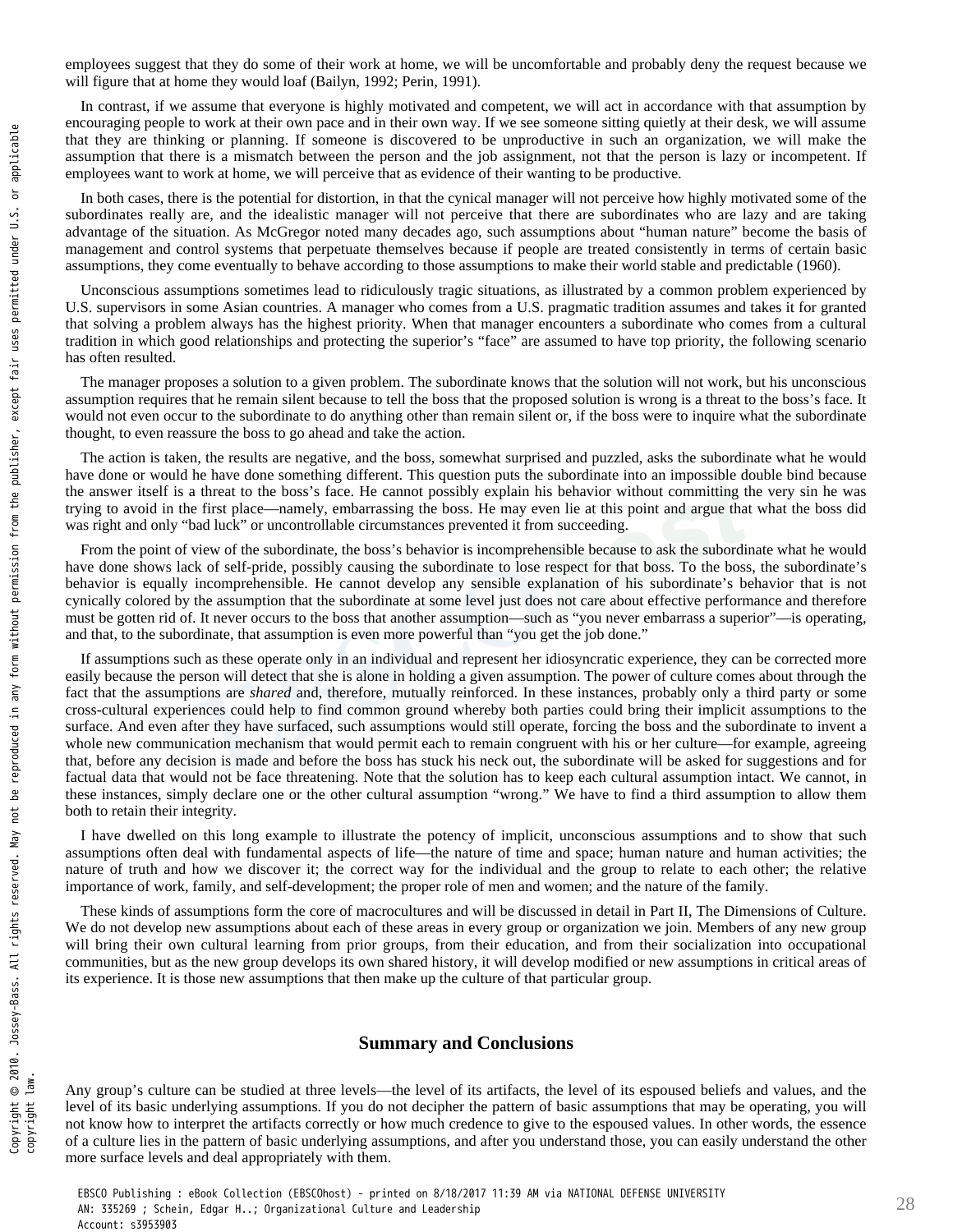Though the essence of a group's culture is its pattern of shared, basic taken-for-granted assumptions, the culture will manifest itself at the level of observable artifacts and shared espoused values, norms, and rules of behavior. In analyzing cultures, it is important to recognize that artifacts are easy to observe but difficult to decipher and that espoused beliefs and values may only reflect rationalizations or aspirations. To understand a group's culture, you must attempt to get at its shared basic assumptions and understand the learning process by which such basic assumptions evolve.

Leadership is originally the source of the beliefs and values that get a group moving in dealing with its internal and external problems. If what leaders propose works and continues to work, what once were only the leader's assumptions gradually come to be shared assumptions. When a set of shared basic assumptions is formed by this process, it defines the character and identity of the group and can function as a cognitive defense mechanism both for the individual members and for the group as a whole. In other words, individuals and groups seek stability and meaning. Once achieved, it is easier to distort new data by denial, projection, rationalization, or various other defense mechanisms than to change the basic assumption. As we will see, culture change, in the sense of changing basic assumptions, is difficult, time-consuming, and highly anxiety-provoking—a point that is especially relevant for the leader who sets out to change the culture of an organization.

The most central issue for leaders is to understand the deeper levels of a culture, to assess the functionality of the assumptions made at that level, and to deal with the anxiety that is unleashed when those assumptions are challenged.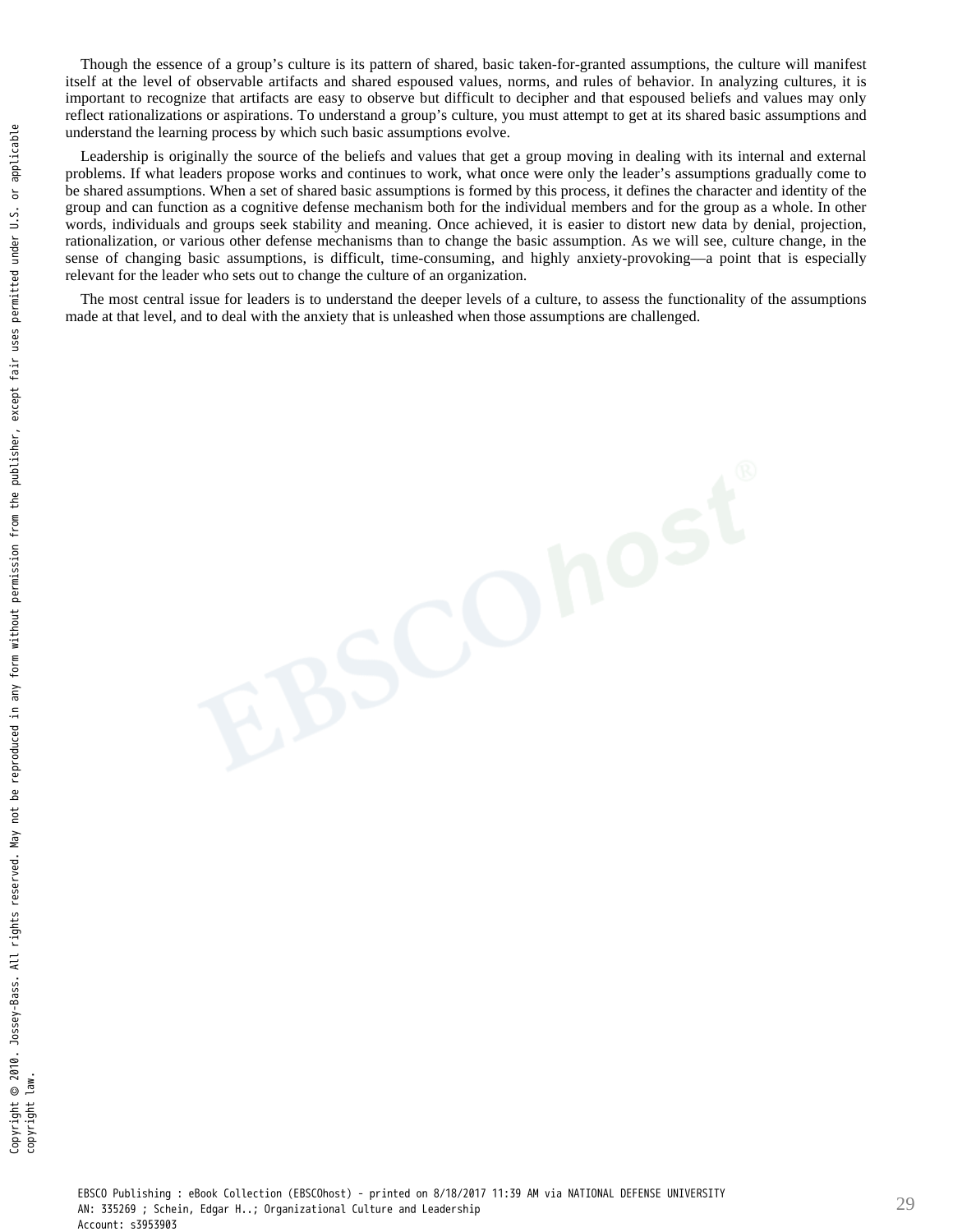# **CULTURES IN ORGANIZATIONS: TWO CASE EXAMPLES**

In the previous chapter, I indicated in a rather abstract manner how to think about the complex concept of culture as it applies to groups and organizations. I emphasized the need to go beyond the surface levels of artifacts and espoused beliefs and values to the deeper, taken-for-granted shared basic assumptions that create the pattern of cognitions, perceptions, and feelings displayed by the members of the group. Unless we understand what is going on at this deeper level, we cannot really decipher the meaning of the more surface phenomena, and, worse, we might misinterpret them because of the likelihood that we will project our own cultural biases onto the observed phenomena.

In this chapter, I will illustrate this multilevel analysis by describing two companies with whom I worked for some period of time, permitting me to begin to identify some of the deep elements of their cultures. I say elements because it is not really possible to describe an entire culture, but I can describe enough elements to make some of the key phenomena in these companies comprehensible.

# **The Digital Equipment Corp.**

Digital Equipment Corp. (DEC) is a major case running throughout this book because it not only illustrates aspects of how to describe and analyze organizational culture, but it also reveals some important cultural dynamics that explain both DEC's rise to the position of the number two computer company in the world and its rapid decline in the 1990s (Schein, 2003). I was a consultant to the founder, Ken Olsen, and to the various executive committees and engineering groups that ran the company from 1966 to 1992; therefore, I had a unique opportunity to see cultural dynamics in action over a long period of time. DEC was the first major company to introduce interactive computing and became a very successful manufacturer of what came to be called "mini computers." It was located primarily in the northeastern part of the United States, with headquarters in an old mill in Maynard, Massachusetts, but it had branches throughout the world. At its peak, it employed more than 100,000 people, with sales of \$14 billion; in the mid-1980s it became the second largest computer manufacturer in the world after IBM. The company ran into major financial difficulties in the 1990s and was eventually sold to the Compaq Corp. in 1998. Compaq was in turn acquired by Hewlett-Packard in 2001.

### **Artifacts: Encountering the Company**

To gain entry into any of DEC's many buildings, you had to sign in with a guard who sat behind a counter where there were usually several people chatting, moving in and out, checking the badges of employees who were coming into the building, accepting mail, and answering phone calls. After signing in, you waited in a small, casually furnished lobby until the person you were visiting came personally or sent a secretary to escort you.

What I recall most vividly from my first encounters with this organization some forty plus years ago is the ubiquitous open office architecture, the extreme informality of dress and manners, a very dynamic environment in the sense of rapid pace, and a high rate of interaction among employees, seemingly reflecting enthusiasm, intensity, energy, and impatience. As I would pass cubicles or conference rooms, I would get the impression of openness. There were very few doors. The company cafeteria spread out into a big open area where people sat at large tables, hopped from one table to another, and obviously were intensely involved in their work even at lunch. I also observed that there were many cubicles with coffee machines and refrigerators in them and that food seemed to be part of most meetings.

The physical layout and patterns of interaction made it very difficult to decipher who had what rank, and I was told that there were no status perquisites such as private dining rooms, special parking places, or offices with special views and the like. The furniture in the lobbies and offices was very inexpensive and functional, and the company was mostly headquartered in an old industrial building that had been converted for their use. The informal clothing worn by most managers and employees reinforced this sense of economy and egalitarianism.

I had been brought into DEC to help the top management team improve communication and group effectiveness. As I began to attend the regular staff meetings of the senior management group, I was quite struck by the high level of interpersonal confrontation, argumentativeness, and conflict. Group members became highly emotional at the drop of a hat and seemed to get angry at each other, though it was also noticeable that such anger did not carry over outside the meeting.

With the exception of the president and founder, Ken Olsen, there were very few people who had visible status in terms of how people deferred to them. Olsen himself, through his informal behavior, implied that he did not take his position of power all that seriously. Group members argued as much with him as with each other and even interrupted him from time to time. His status did show up, however, in the occasional lectures he delivered to the group when he felt that members did not understand something or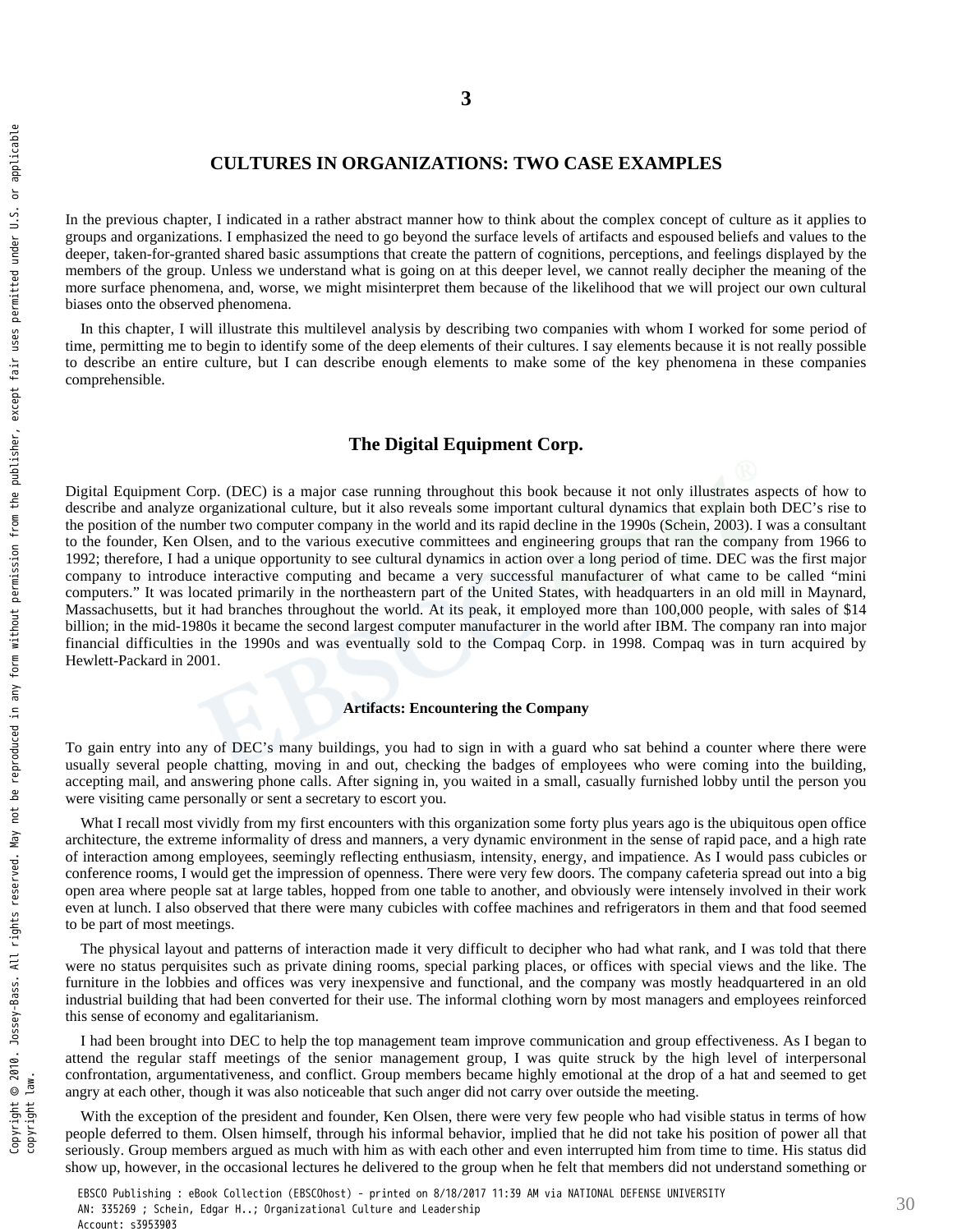were "wrong" about something. At such times, Olsen could become very emotionally excited in a way that other members of the group never did.

My own reactions to the company and these meetings also have to be considered as artifacts to be documented. It was exciting to be attending top management meetings—and surprising to observe so much behavior that seemed to me dysfunctional. The level of confrontation I observed made me quite nervous, and I had a sense of not knowing what this was all about, as I indicated in the example in Chapter One. I learned from further observation that this style of running meetings was typical and that meetings were very common, to the point where people would complain about all the time spent in committees. At the same time, they would argue that without these committees, they could not get their work done properly.

The company was organized as a matrix, one of the earliest versions of this type of organization, in terms of functional units and product lines, but there was a sense of perpetual reorganization and a search for a structure that would "work better." Structure was viewed as something to tinker with until you got it right. There were many levels in the technical and managerial hierarchy, but I sensed that the hierarchy was just a convenience, not something to be taken very seriously. On the other hand, the communication structure was taken very seriously. There were many committees already in existence, and new ones were constantly being formed; the company had an extensive e-mail network that functioned worldwide, engineers and managers traveled frequently and were in constant telephone communication with each other, and Olsen would get upset if he observed any evidence of under-communication or miscommunication. To make communication and contact easier, DEC had its own "air force" of several planes and helicopters. Ken Olsen was a licensed pilot and flew his own plane to a retreat in Maine for recreation.

Many other artifacts from this organization will be described later, but for the present, this will suffice to give a flavor of what I encountered at DEC. The question now is, what does any of it mean? I knew what my emotional reactions were, but I did not really understand why these things were happening and what significance they had for members of the company. To gain some understanding, I had to get to the next level: the level of espoused beliefs and values.

#### **Espoused Beliefs and Values**

As I talked to people at DEC about my observations, especially those things that puzzled and scared me, I began to elicit some of the espoused beliefs and values by which the company ran. Many of these were embodied in slogans or in parables that Olsen wrote from time to time and circulated throughout the company. For example, a high value was placed on personal responsibility. If someone made a proposal to do something and it was approved, that person had a clear obligation to do it or, if it was not possible to do, to come back and renegotiate. The phrase "He who proposes, does" was frequently heard around the organization.

Employees at all levels were responsible for thinking about what they were doing and were enjoined at all times to "do the right thing," which, in many instances, meant being insubordinate. If the boss asked you to do something that you considered wrong or stupid, you were supposed to "push back" and attempt to change the boss's mind. If the boss insisted, and you still felt that it was not right, then you were supposed to not do it and take your chances on your own judgment. If you were wrong, you would get your wrist slapped but would gain respect for having stood up for your own convictions. Because bosses knew these rules, they were, of course, less likely to issue arbitrary orders, more likely to listen to you if you pushed back, and more likely to renegotiate the decision. So actual insubordination was rarely necessary, but the principle of thinking for yourself and doing the right thing was very strongly reinforced.

It was also a rule that you should not do things without getting "buyin" from others who had to implement the decision, who had to provide needed services, or who would be influenced by it. Employees had to be very individualistic and, at the same time, very willing to be team players; hence, the simultaneous feeling that committees were a big drain on time but they could not do without them. To reach a decision and to get buy-in, the individual had to convince others of the validity of his or her idea and be able to defend it against every conceivable argument, which caused the high levels of confrontation and fighting that I observed in groups. However, after an idea had stood up to this level of debate and survived, it could then be moved forward and implemented because everyone was now convinced that it was the right thing to do. This took longer to achieve, but led to more consistent and rapid action. If somewhere down the hierarchy the decision "failed to stick" because someone was not convinced that it was "the right thing to do," that person had to push back, her arguments had to be heard, and either she had to be convinced or the decision had to be renegotiated up the hierarchy.

In asking people about their jobs, I discovered another strong value: each person should figure out what the essence of his or her job is and get very clear about it. Asking the boss what was expected was considered a sign of weakness. If your own job definition was out of line with what the group or department required, you would hear about it soon enough. The role of the boss was to set broad targets, but subordinates were expected to take initiative in figuring out how best to achieve them. This value required a lot of discussion and negotiation, which often led to complaints about time wasting, but, at the same time, everyone defended the value of doing things in this way and continued to defend it even though it created difficulties later in DEC's life.

I also found out that people could fight bitterly in group meetings, yet be very good friends. There was a feeling of being a tight-knit group, a kind of extended family under a strong father figure, Ken Olsen, which led to the norm that fighting does not mean that people dislike or disrespect each other. This norm seemed to extend even to "bad-mouthing" each other: People would call each other "stupid" behind each others' backs or say that someone was a real "turkey" or "jerk," yet they would respect each other in work situations. Olsen often criticized people in public, which made them feel embarrassed, but it was explained to me that this only meant that the person should work on improving his area of operations, not that he was really in disfavor. In fact, people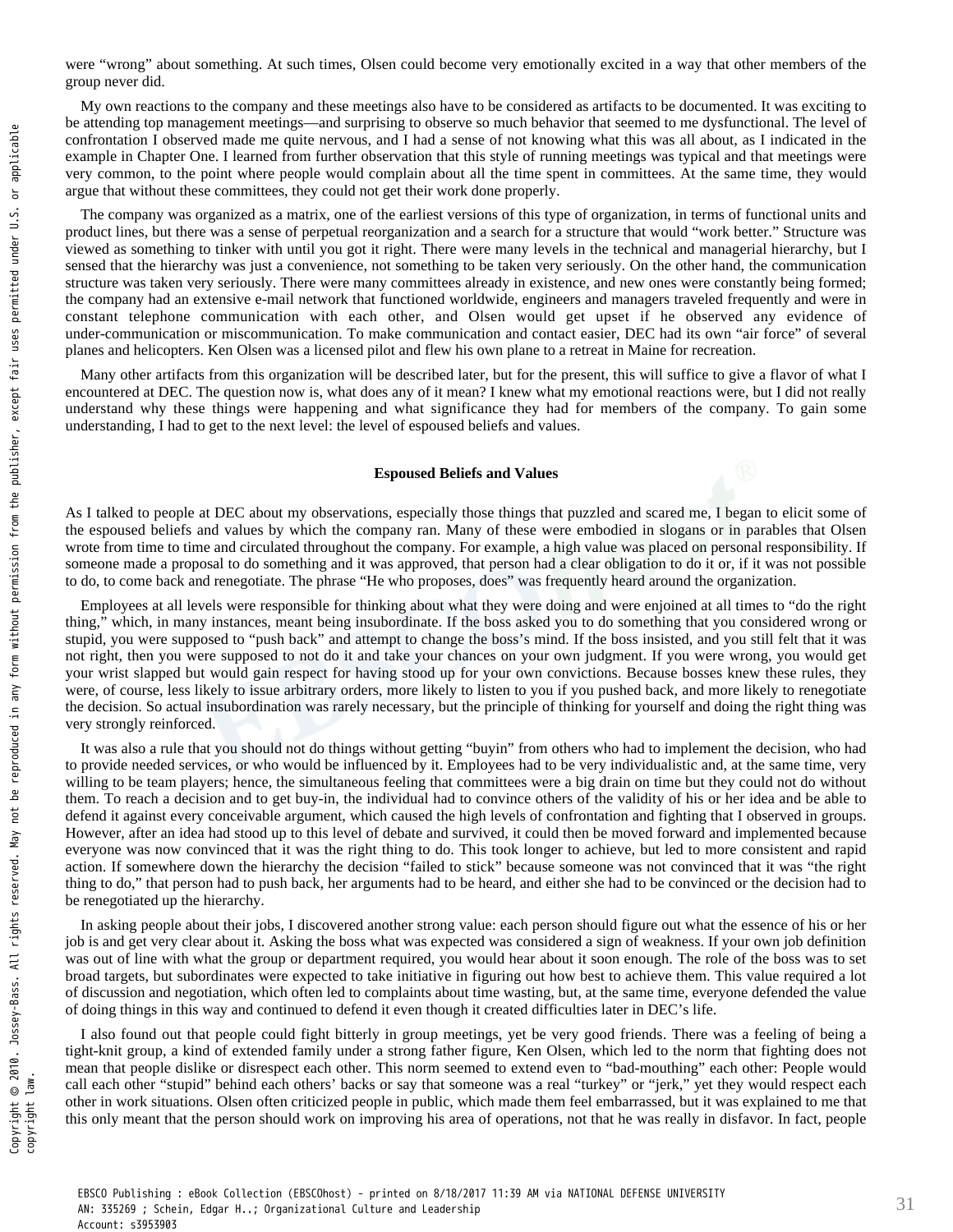quipped that it was better to have Ken criticize you than not to notice you. Even if someone fell into disfavor, he or she was viewed merely as being in the "penalty box"; stories were told of managers or engineers who had been in this kind of disfavor for long periods of time and then rebounded to become heroes in some other context.

When managers talked about their products, they emphasized quality and elegance. The company was founded by engineers and was dominated by an engineering mentality in that the value of a proposed new product was generally judged by whether the engineers themselves liked it and used it, not by external market surveys or test markets. In fact, customers were talked about in a rather disparaging way, especially those who might not be technically sophisticated enough to appreciate the elegance of the product that had been designed.

Olsen emphasized absolute integrity in designing, manufacturing, and selling. He viewed the company as highly ethical, and he strongly emphasized the work values associated with the Protestant work ethic—honesty, hard work, high standards of personal morality, professionalism, personal responsibility, integrity, and honesty. Especially important was being honest and truthful in their relations with each other and with customers. As this company grew and matured, it put many of these values into formal statements and taught them to new employees. They viewed their culture as a great asset and felt that the culture itself had to be taught to all new employees (Kunda, 1992).

#### **Basic Assumptions: The DEC Paradigm**

To understand the implications of these values and to show how they relate to overt behavior, we must seek the underlying assumptions and premises on which this organization was based (see Figures 3.1 and 3.2).

### **Figure 3.1. DEC's Cultural Paradigm: Part One.**

Copyright © E. H. Schein. *DEC Is Dead; Long Live DEC.* Berrett-Koehler, 2003.



The founding group, because of their engineering background, was intensely individualistic and pragmatic in its orientation. They developed a problem-solving and decision-making system that rested on five interlocking assumptions:

- 1. The individual is ultimately the source of ideas and entrepreneurial spirit.
- 2. Individuals are capable of taking responsibility and doing the right thing.
- 3. No one individual is smart enough to evaluate his or her own ideas, so others should push back and get buy-in. (In effect, the group was saying that "truth" cannot be found without debate and that there is no arbitrary way of figuring out what is true unless one subjects every idea to the crucible of debate among strong and intelligent individuals, so individuals must get others to agree before taking action.)
- 4. The basic work of the company is technological innovation and such work is and always should be "fun."

Without understanding these first four assumptions, we cannot decipher most of the behavior observed, particularly the seeming incongruity between intense individualism and intense commitment to group work and consensus. The fifth interlocking assumption helps to explain how there could be simultaneously (1) intense conflict with authority figures,insubordination, and bad-mouthing of bosses; and (2) intense loyalty to the organization and personal affection across hierarchical boundaries.

5. We are one family whose members will take care of each other (implying that no matter how much of a troublemaker an individual was in the decision process, the person was valued in the family and could not be kicked out of it).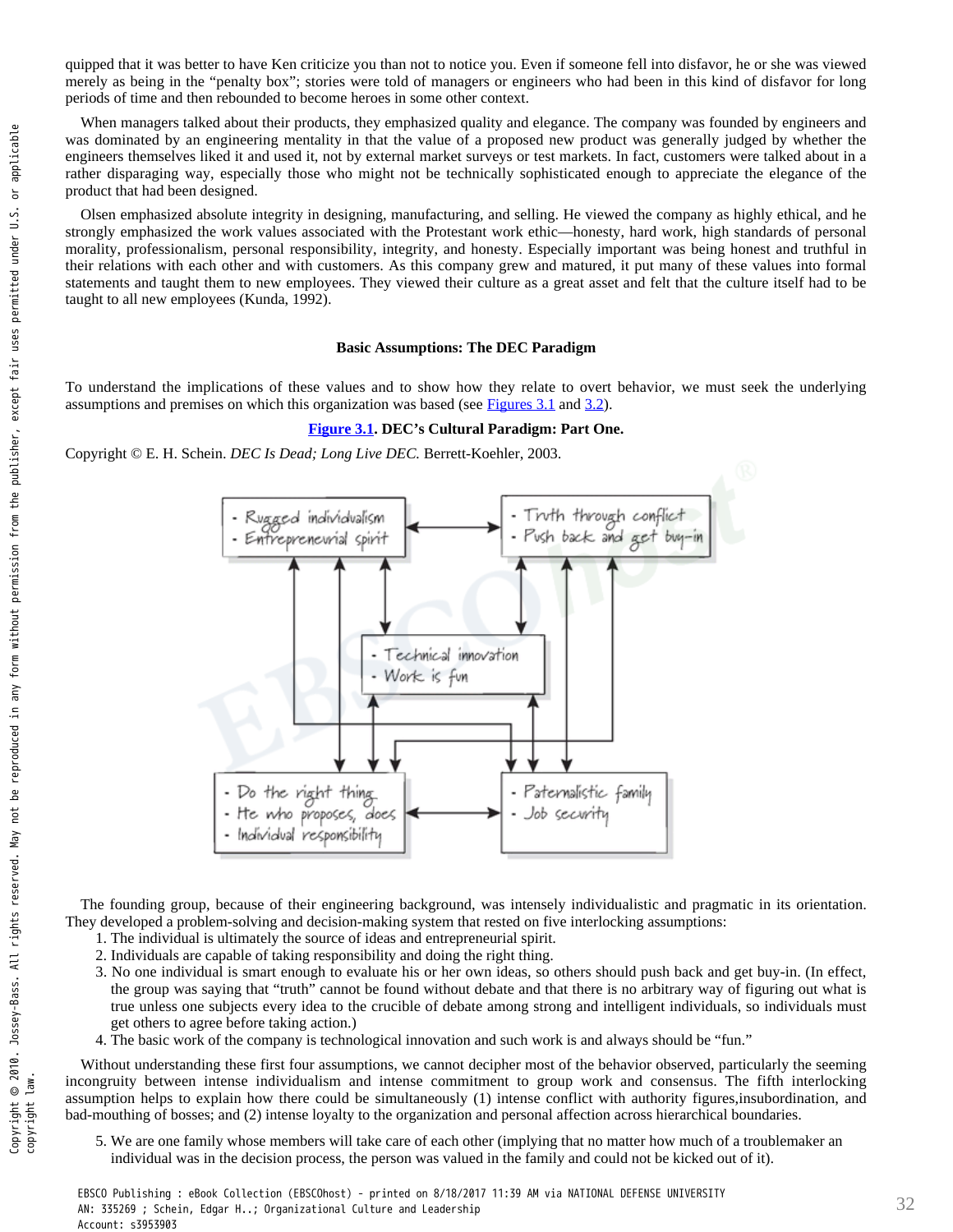Only by grasping these first five assumptions can we understand, for example, why my initial interventions of trying to get the group to be "nicer" to each other in the communication process were politely ignored. I was seeing the group's "effectiveness" in terms of my values and assumptions of how a "good" group should act. The DEC senior management committee was trying to reach "truth" and make valid decisions in the only way they knew how and by a process that they believed in. The group was merely a means to an end; the real process going on in the group was a basic, deep search for solutions in which they could have confidence because they stood up even after intense debate.

After I shifted my focus to helping them in this search for valid solutions, I figured out what kinds of interventions would be more relevant, and I found that the group accepted them more readily. For example, I began to emphasize agenda setting, time management, clarifying some of the debate, summarizing, consensus testing after the debate was running dry, and a problem-solving process. The interrupting, the emotional conflicts, and the other behavior I observed initially continued, but the group became more effective in its handling of information and in reaching consensus. It was in this context that I gradually developed the philosophy of being a "process consultant" instead of trying to be an expert on how groups should work (Schein, 1969, 1988, 1999a, 2003).

As I learned more about DEC, I also learned that the cultural DNA contained another five key assumptions, shown in Figure 3.2. These five additional assumptions reflected some of the group's beliefs and values pertaining to customers and marketing:

### **Figure 3.2. DEC's Cultural Paradigm: Part Two.**

Copyright © E. H. Schein. *DEC Is Dead; Long Live DEC.* Berrett-Koehler, 2003.



- 6. The only valid way to sell a product is to find out what the customer's problem is and to solve that problem, even if that means selling less or recommending another company's products.
- 7. People can and will take responsibility and continue to act responsibly no matter what.
- 8. The market is the best decision maker if there are several product contenders (internal competition was viewed as desirable throughout DEC's history).
- 9. Even as the company gets very large and differentiated, it is desirable to keep some central control rather than divisionalizing.
- 10. DEC engineers "know best" what a good product is, based on whether or not they personally like working with that product.

These ten assumptions can be thought of as the DEC cultural paradigm—its cultural DNA. What is important in showing these interconnections is the fact that single elements of the paradigm could not explain how this organization was able to function. It was only by seeing the *combination* of assumptions—around individual creativity, group conflict as the source of truth, individual responsibility, commitment to each other as a family, commitment to innovation and to solving customer problems, and belief in internal competition and central control—that the observable day-to-day behavior could be explained. It is this level of basic assumptions and their interconnections that defines some of the essence of the culture—the key genes of the cultural DNA.

How general was this paradigm in DEC? That is, if we were to study workers in the plants, salesmen in geographically remote units, engineers in technical enclaves, and so on, would we find the same assumptions operating? One of the interesting aspects of the DEC story is that at least for its first twenty or so years, this paradigm would have been observed in operation across all of its

copyright law.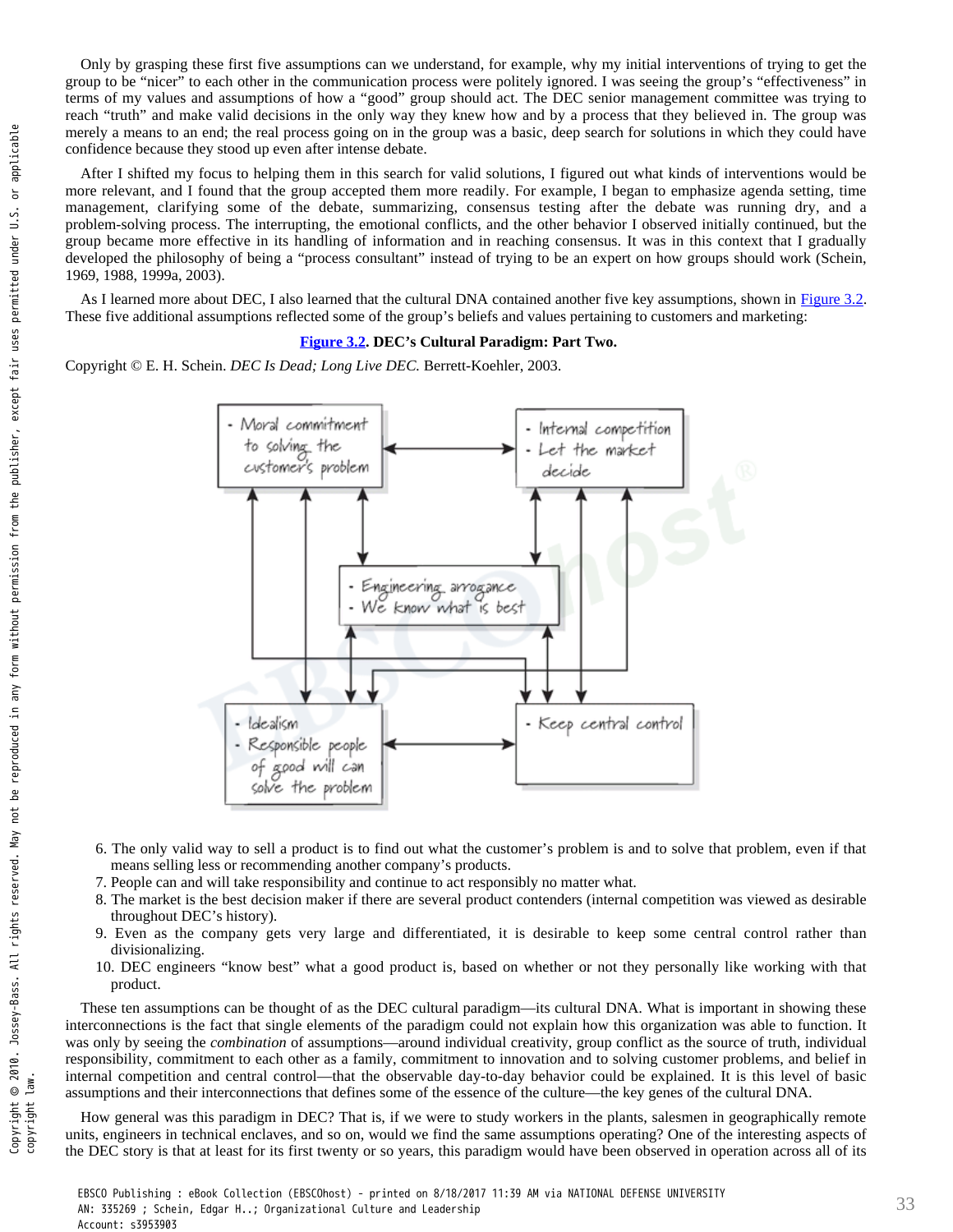rank levels, functions, and geographies. But, as we will also see later, as DEC grew and evolved, some elements of the DEC culture began to change, and the paradigm no longer fit in some parts of the company.

# **Ciba-Geigy**

The Ciba-Geigy Company in the late 1970s and early 1980s was a Swiss multidivisional, geographically decentralized chemical company with several divisions dealing with pharmaceuticals, agricultural chemicals, industrial chemicals, dyestuffs, and some technically based consumer products. It eventually merged with a former competitor, Sandoz, to become what is today Novartis. I was originally asked to give some talks at their 1979 annual meeting of top executives on the topic of innovation and creativity, and this encounter evolved into a variety of consulting activities that lasted into the mid-1980s.

### **Artifacts—Encountering Ciba-Geigy**

My initial encounter with this company was through a telephone call from its head of management development, Dr. Jurg Leupold, inquiring whether I would be willing to give a talk to their annual meeting in Switzerland. Ciba-Geigy ran annual meetings of their top forty to fifty executives worldwide and had a tradition of inviting one or two outsiders to the three-day meetings held at a Swiss resort. The purpose was to stimulate the group by having outside lecturers present on topics of interest to the company. Dr. Leupold asked me to give lectures and do some structured exercises to improve the group's understanding of creativity and to increase "innovation" and "leadership" in the company. Prior to the annual meeting, I was to visit the company headquarters to be briefed, to meet some other key executives—especially Dr. Sam Koechlin the CEO—and to review the other material that was to be presented at the annual meeting. I got the impression that things were highly organized and carefully planned.

I was "briefed" by further phone contacts and learned that the company was run by a board of directors and an internal executive committee of nine people who were legally accountable as a group for company decisions. The chairman of this executive committee, Sam Koechlin, functioned as the CEO, but the committee made most decisions by consensus.

Each member of the committee had oversight responsibility for a division, a function, and a geographic area, and these responsibilities rotated from time to time. Both Ciba and Geigy had long histories of growth and had merged in 1970. The merger was considered to be a success, but there were still strong identifications with the original companies, according to many managers. The CEO of Novartis when I asked him in 2006 how the Ciba-Geigy/Sandoz merger went said: "That merger is going fine but I still have Ciba people and Geigy people!"

My first visit to Ciba-Geigy offered a sharp contrast to what I had encountered at DEC. I was immediately struck by the formality as symbolized by large gray stone buildings, heavy doors that were always closed, and stiff uniformed guards in the main lobby. This spacious, opulent lobby was the main passageway for employees to enter the inner compound of office buildings and plants. It had high ceilings, large heavy doors, and a few pieces of expensive modern furniture in one corner to serve as a waiting area.

I reacted differently to the Ciba-Geigy and DEC environments. I liked the DEC environment more. In doing a cultural analysis, a person's reactions are themselves artifacts of the culture that must be acknowledged and taken into account. It is undesirable to present any cultural analysis with total objectivity because not only would this be impossible, but a person's emotional reactions and biases are also primary data to be analyzed and understood.

Upon entering the Ciba-Geigy lobby, I was asked by the uniformed guard to check in with another guard who sat in a glassed-in office. I had to give my name and state where I was from and whom I was visiting. The guard then asked me to take a seat while he did some telephoning and to wait until an escort could take me to my appointed place. As I sat and waited, I noticed that the guard seemed to know most of the employees who streamed through the lobby or went to elevators and stairs leading from it. I had the distinct feeling that any stranger would have been spotted immediately and would have been asked to report as I had been.

Dr. Leupold's secretary arrived in due course and took me up the elevator and down a long corridor of closed offices. Each office had a tiny name-plate that could be covered over by a hinged metal plate if the occupant wanted to remain anonymous. Above each office was a light bulb, some of which showed red and some green. I asked on a subsequent visit what this meant and was told that if the light was out the person was not in, if it was green it was okay to knock, whereas red meant that the person did not want to be disturbed under any circumstances.

We went around a corner and down another such corridor and did not see another soul during the entire time. When we reached Dr. Leupold's office, the secretary knocked discreetly. When he called to come in, she opened the door, ushered me in, then went to her own office and closed the door. I was offered some tea or coffee, which was brought by the secretary on a large formal tray with china accompanied by a small plate of excellent cookies. I mention that they were "excellent" because it turned out that good food was very much part of Ciba-Geigy's presented identity. Whenever I visited offices in later years in Paris and London, I was always taken to three star restaurants.

Following our meeting, Dr. Leupold took me to the executive dining room in another building, where we again passed guards. This was the equivalent of a first-class restaurant, with a hostess who clearly knew everyone, reserved tables, and provided discreet guidance on the day's specials. Aperitifs and wine were offered with lunch, and the whole meal took almost two hours. I was told that there was a less fancy dining room in still another building and an employee cafeteria as well, but that this dining room clearly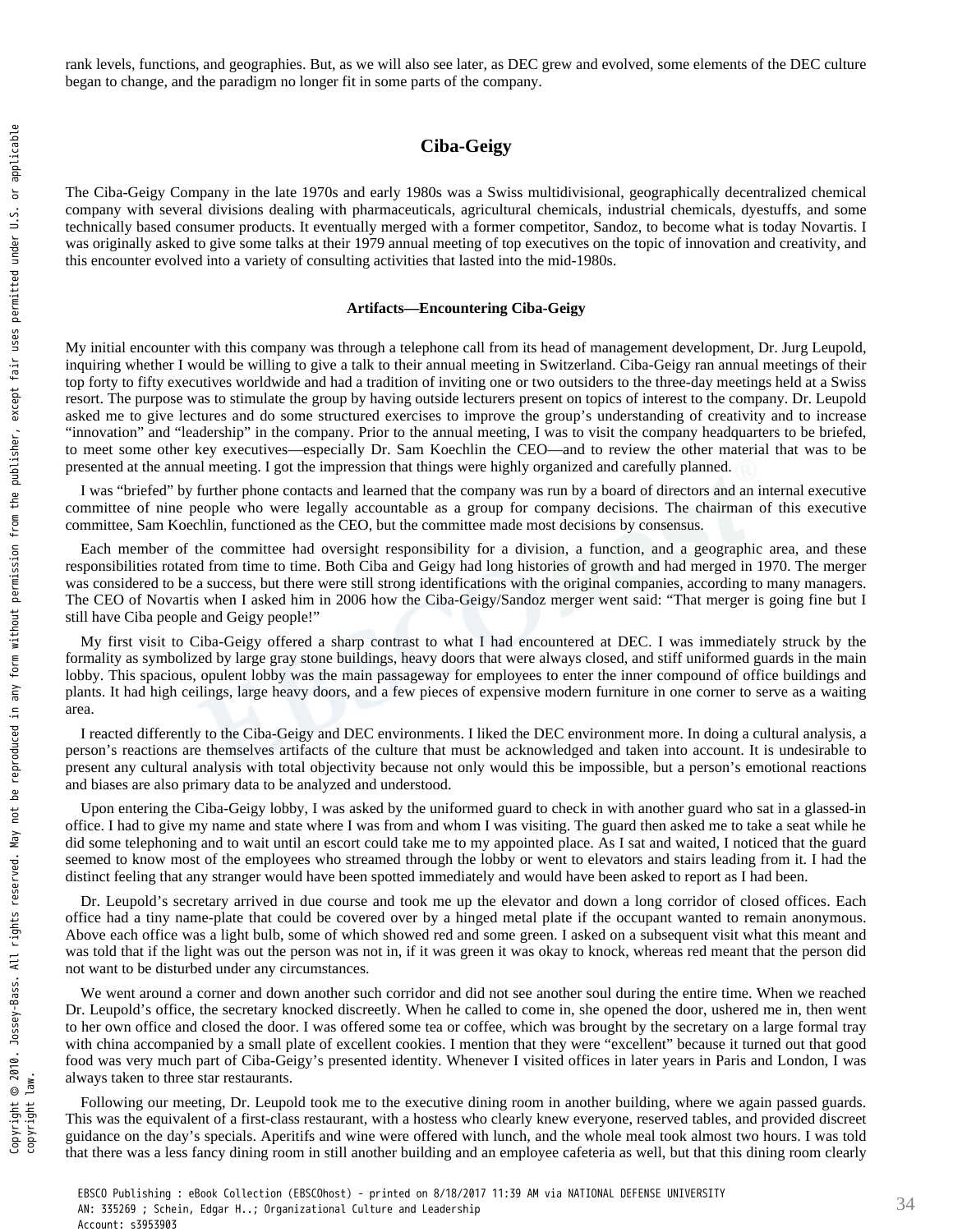had the best food and was the right place for senior management to conduct business and to bring visitors. Whereas in DEC kitchens and food were used as vehicles to get people to interact with each other, in Ciba-Geigy, food, drink, and graciousness had some additional symbolic meaning, possibly having to do with status and rank.

Various senior officers of the company were pointed out to me, and I noticed that whenever anyone greeted another, it was always with their formal titles, usually Dr. This or Dr. That. Observable differences in deference and demeanor made it fairly easy to determine who was superior to whom in the organization. It was also obvious that the tables in the room were assigned to executives on the basis of status and that the hostess knew exactly the relative status of all her guests.

Throughout my consultation, in moving around the company I always felt a hushed atmosphere in the corridors; a slower, more deliberate pace; and much more emphasis on planning, schedules, and punctuality. Whereas in DEC I got the impression of frantic activity to make the most of what time there was, in Ciba-Geigy time was carefully managed to maintain order. If I had an appointment with a manager at 2 P.M., the person I was with just prior to that meeting would start walking down the hall with me at 1:58 so that we would arrive almost exactly on the dot. Only rarely was I kept waiting if I arrived on time, and if I was even a few minutes late, I had the strong sense that I had to apologize and explain.

Ciba-Geigy managers came across as very serious, thoughtful, deliberate, well prepared, formal, and concerned about protocol. I learned later that whereas DEC allocated rank and salary fairly strictly to the actual job being performed by the individual, Ciba-Geigy had a system of managerial ranks based on length of service, overall performance, and the personal background of the individual rather than on the actual job being performed at a given time. Rank and status therefore had a much more permanent quality in Ciba-Geigy, whereas in DEC, fortunes could rise and fall precipitously and frequently with job assignment.

In Ciba-Geigy meetings, I observed much less direct confrontation and much more respect for individual opinion. Meetings were geared to information transmission rather than problem solving. Recommendations made by managers in their specific area of accountability were generally respected, accepted, and implemented. I never observed insubordination, and I got the impression that it would not be tolerated. Rank and status thus clearly had a higher value in Ciba-Geigy than in DEC, whereas personal negotiating skill and the ability to get things done in an ambiguous social environment had a higher value in DEC.

#### **Espoused Beliefs and Values**

Beliefs and values tend to be elicited when you ask about observed behavior or other artifacts that strike you as puzzling, anomalous, or inconsistent. If I asked managers in Ciba-Geigy why they always kept their doors closed, they would patiently and somewhat condescendingly explain to me that this was the only way they could get any work done, and they valued work very highly. Meetings were a necessary evil and were useful only for announcing decisions or gathering information. "Real work" was done by thinking things out and that required quiet and concentration. In contrast, in DEC, real work was accomplished by debating things out in meetings!

It was also pointed out to me that discussion among peers was not of great value and that important information would come from the boss. Authority was highly respected, especially authority based on level of education, experience, and rank. The use of titles such as doctor or professor symbolized their respect for the knowledge that education bestowed on people. Much of this had to do with a great respect for the science of chemistry and the contributions of laboratory research to product development.

In Ciba-Geigy, as in DEC, a high value was placed on individual effort and contribution, but in Ciba-Geigy, no one ever went outside the chain of command and did things that would be out of line with what the boss had suggested. In Ciba-Geigy, a high value was placed on product elegance and quality, and, as I discovered later, what might be called product significance. Ciba-Geigy managers felt very proud of the fact that their chemicals and drugs were useful in crop protection, in curing diseases, and in other ways helping to improve the world.

## **Basic Assumptions—The Ciba-Geigy Company Paradigm**

Many of the values that were articulated gave a flavor of this company, but without digging deeper to basic assumptions, I could not fully understand how things worked. For example, the artifact that struck me most as I worked with this organization on the mandate to help them to become more innovative was the anomalous behavior around my memos, previously mentioned in Chapter One. I realized that there was very little lateral communication occurring between units of the organization, so that new ideas developed in one unit never seemed to get outside that unit. If I inquired about cross-divisional meetings, for example, I would get blank stares and questions such as "Why would we do that?" Because the divisions were facing similar problems, it would obviously have been helpful to circulate some of the better ideas that came up in my interviews, supplemented with my own ideas based on my knowledge of what went on in other organizations.

Elaborating on the example provided in Chapter One, I wrote a number of memos along these lines and asked my contact client, Dr. Leupold, the director of management development, to distribute them to those managers he thought could most benefit from the information. Because he reported directly to Sam Koechlin, he seemed like a natural conduit for communicating with those divisional, functional, and geographic managers who needed the information I was gathering. When I would return on a subsequent visit to the company and meet with one of the unit managers, without fail I would discover that he did not have the memo, but if he requested it from Dr. Leupold, it would be sent over almost immediately.

This phenomenon was puzzling and irritating, but its consistency clearly indicated that some strong underlying assumptions were at work here. When I later asked one of my colleagues in the corporate staff unit that delivered training and other development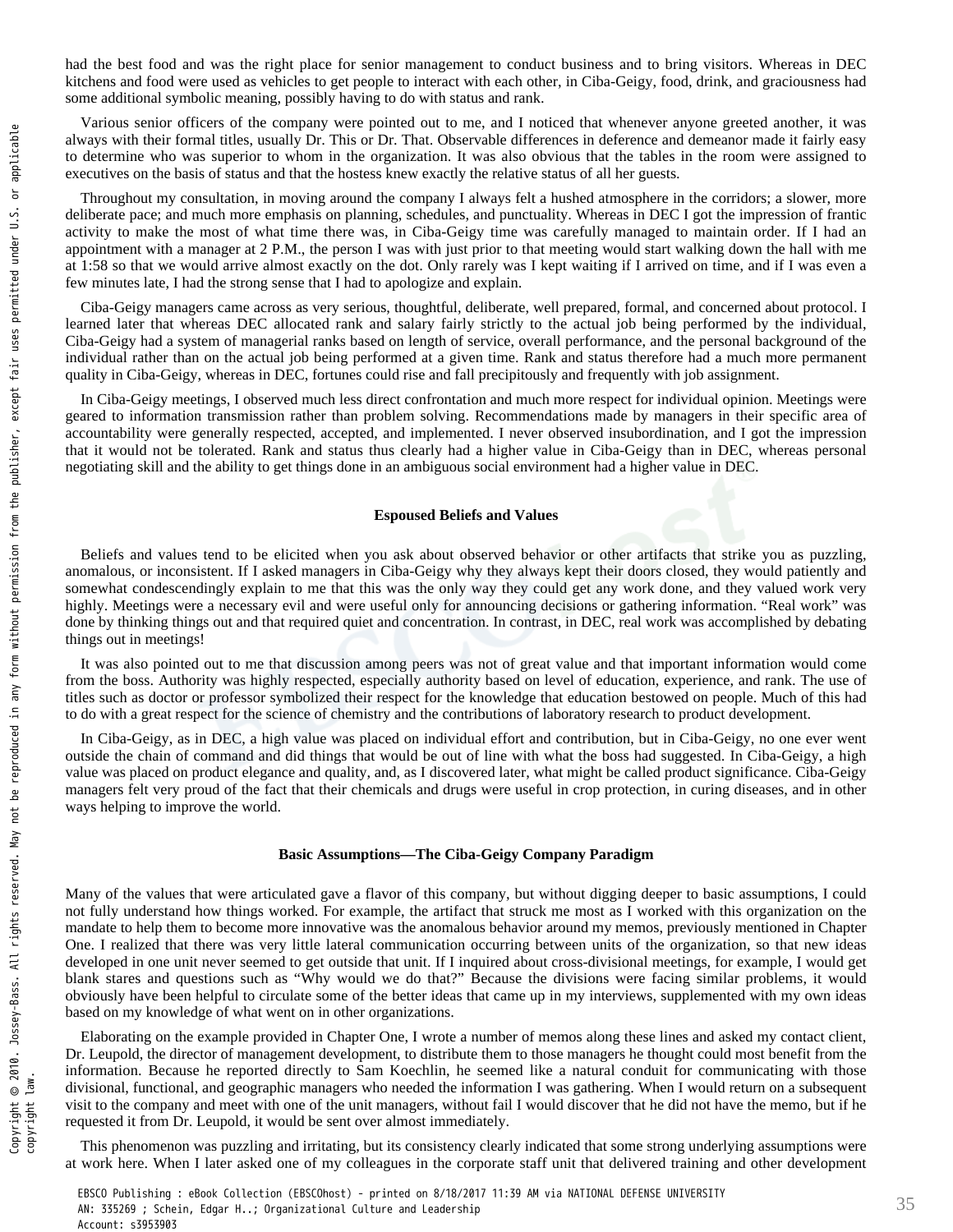programs to the organization why the information did not circulate freely, he revealed that he had similar problems in that he would develop a helpful intervention in one unit of the organization, but that other units would seek help outside the organization before they would "discover" that he had a solution that was better. The common denominator seemed to be that unsolicited ideas were generally not well received.

We had a long exploratory conversation about this observed behavior and jointly figured out what the explanation was. As previously mentioned, at Ciba-Geigy, when a manager was given a job, that job became the private domain of the individual. Managers felt a strong sense of turf or ownership and made the assumption that each owner of a piece of the organization would be completely in charge and on top of his piece. He would be fully informed and make himself an expert in that area. Therefore, if someone provided some unsolicited information pertaining to the job, this was potentially an invasion of privacy and possibly an insult, as it implied that the manager did not already have this information or idea.

The powerful metaphor that "giving someone unsolicited information was like walking into their home uninvited" came from a number of managers in subsequent interviews. It became clear that only if information was asked for was it acceptable to offer ideas. Someone's superior could provide information, though even that was done only cautiously, but a peer would rarely do so, lest he unwittingly insult the recipient. To provide unsolicited information or ideas could be seen as a challenge to the information base the manager was using, and that might be regarded as an insult, implying that the person challenged had not thought deeply enough about his own problem or was not really on top of his own job.

By not understanding this assumption, I had unwittingly put Dr. Leupold into the impossible position of risking insulting all his colleagues and peers if he circulated my memos as I had asked. Interestingly enough, this kind of assumption is so tacit that even he could not articulate just why he had not followed my instructions. He was clearly uncomfortable and embarrassed about it but had no explanation until we uncovered the assumption about organizational turf and its symbolic meaning.

To further understand this and related behavior, it was necessary to consider some of the other underlying assumptions that this company had evolved (see Figure 3.3). It had grown and achieved much of its success through fundamental discoveries made by a number of basic researchers in the company's central research laboratories. Whereas in DEC truth was discovered through conflict and debate, in Ciba-Geigy truth had come more from the wisdom of the scientist/researcher.

Both companies believed in the individual, but the differing assumptions about the nature of truth led to completely different attitudes toward authority and the role of conflict. In Ciba-Geigy, authority was much more respected, and conflict tended to be avoided. The individual was given areas of freedom by the boss and then was totally respected in those areas. If role occupants were not well enough educated or skilled enough to make decisions, they were expected to train themselves. If they performed poorly in the meantime, that would be tolerated for quite a while before a decision might be made to replace them. In both companies, there was a "tenure" assumption that once people were accepted, they were likely to remain unless they failed in a major way.

**Figure 3.3. Ciba-Geigy's Cultural Paradigm.**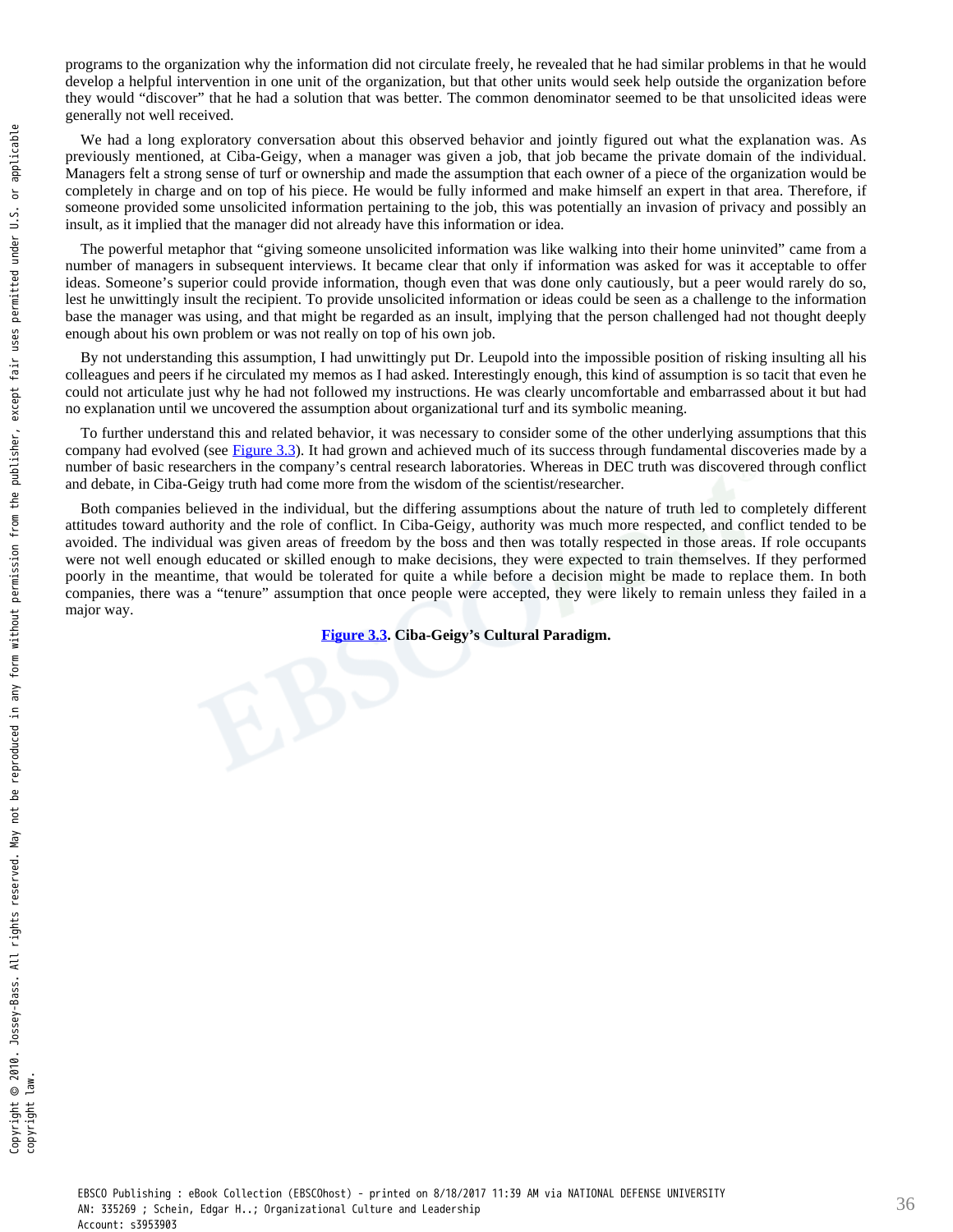

In DEC, conflict was valued and the individual was expected to take initiative and fight for ideas in every arena. In Ciba-Geigy, conflict was suppressed once a decision had been made. In DEC, it was assumed that if a job was not challenging or was not a good match between what the organization needed and what the individual could give, the individual should be moved to a new assignment or would quit anyway. In Ciba-Geigy, the person would be expected to be a good soldier and do the job as best he could, and as long as he was perceived as doing his best he would be kept in the job.

Both companies talked of being families, but the meaning of the word *family* was quite different in each company. In DEC, the essential assumption was that family members could fight, but they loved each other and could not lose membership. In Ciba-Geigy, the assumption was that parental authority should be respected and that children (employees and subordinate managers) should behave according to the rules and obey their parents. If they did so, they would be well treated, taken care of, and supported by the parents. In DEC, lifetime employment was implicit, while in Ciba-Geigy, it was taken for granted and informally affirmed. In each case, the family model also reflected the wider macrocultural assumptions of the countries in which these companies were located.

After I understood the Ciba-Geigy paradigm, I was able to figure out how to operate more effectively as a consultant. As I interviewed more managers and gathered information that would be relevant to what they were trying to do, instead of attempting to circulate memos to the various branches of the Ciba-Geigy organization through my contact client, I found that if I gave information directly, even if it was unsolicited, it was accepted because I was an "expert." If I wanted information to circulate, I sent it out to the relevant parties on my own initiative, or, if I thought it needed to circulate down into the organization, I gave it to the boss and attempted to convince him that the information would be relevant lower down. If I really wanted to intervene by having managers do something different, I could accomplish this best by being an expert and formally recommending it to CEO Sam Koechlin. If he liked the idea, he would then order "the troops" to do it. For example, I had given some lectures on "career anchors" illustrating that different people in the organization built their career around different core values, and that jobs should be described not in terms of responsibilities but in terms of their role networks. Koechlin mandated that the top several layers of the organization should do the career anchor exercise and analyze their role networks (Schein, 1978, 2006).

Other facets of the Ciba-Geigy culture will be discussed in later chapters. For example, their patience and their attitude toward time, and their formality along with their ability to be playful and informal during organizational "time outs" are important in understanding how they were able to get their work done.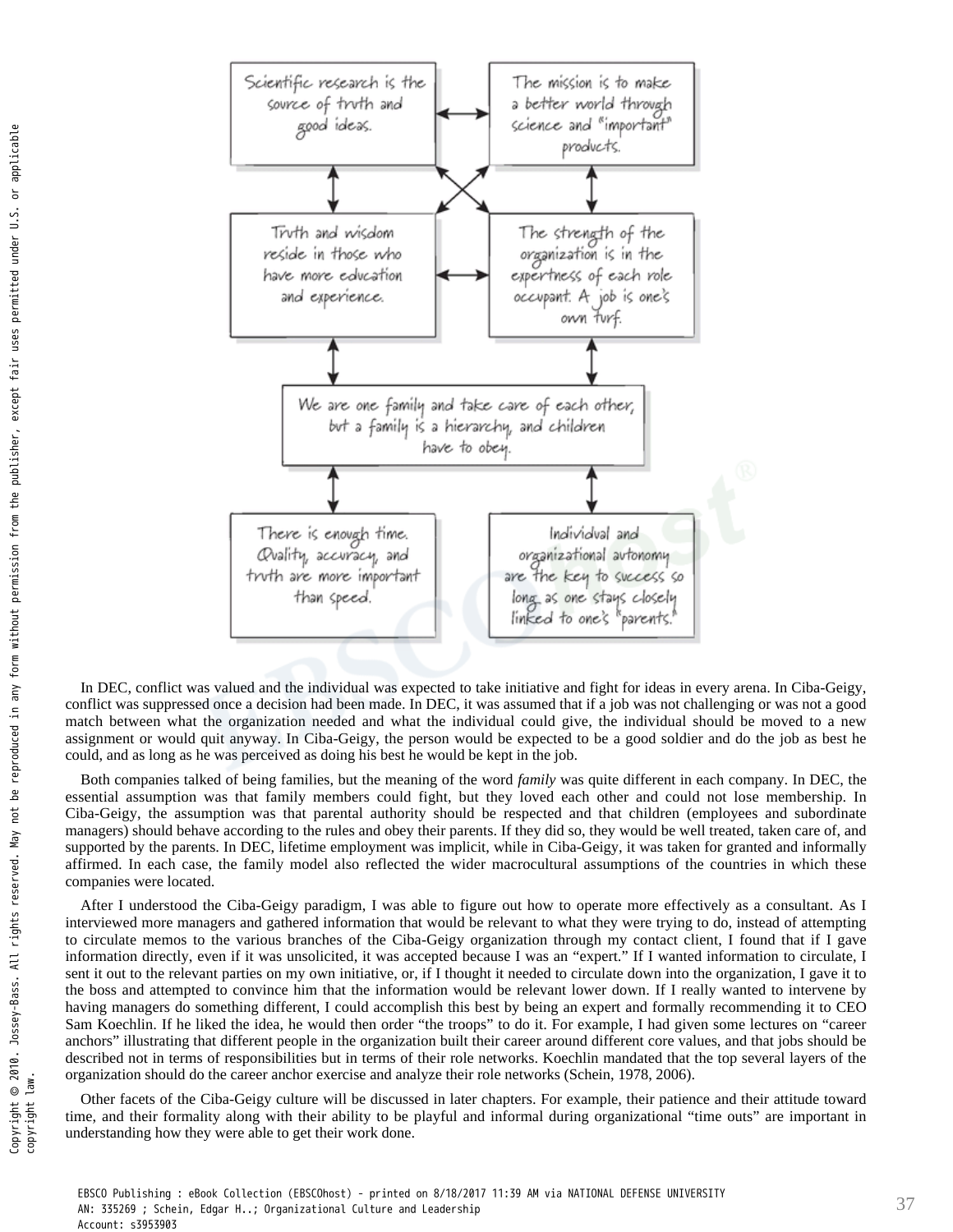# **Summary and Conclusions**

In the preceding case analyses, I have tried to illustrate how organizational culture can be analyzed at several levels: (1) visible artifacts; (2) espoused beliefs, values, rules, and behavioral norms; and (3) tacit, taken-for-granted, basic underlying assumptions. My argument is that unless you dig down to the level of the basic assumptions, you cannot really decipher the artifacts, values, and norms. On the other hand, if you find some of those basic assumptions and explore their interrelationship, you are really getting at the essence of the culture and can then explain a great deal of what goes on. This essence can sometimes be analyzed as a paradigm in that some organizations function by virtue of an interlocking, coordinated set of assumptions. Whereas each one alone might not make sense, the pattern explains the behavior and the success of the organization in overcoming its external and internal challenges.

I have only described certain elements of the culture because these pertained to key goals that the organizations were trying to achieve, so we should not assume that these paradigms describe the whole culture, nor should we assume that we would find the same paradigm operating in every part of the organization. The generality of the assumptions should be investigated and determined empirically.

I discovered these assumptions primarily through observation and exploring with inside informants some of the anomalies that I observed. It is when we do not understand something that we need to pursue vigorously why we do not, and the best way to search is to use our own ignorance and naïveté.

What are some of the lessons to be learned from these cases, and what implications do they have for leadership? The most important lesson for me is the realization that culture is deep, pervasive, complex, patterned, and morally neutral. In both cases, I had to overcome my own cultural prejudices about the right and wrong way to do things, and to learn that culture simply exists. Both companies were successful in their respective technological, political, economic, and broader cultural environments for a long time, but both companies also experienced environmental changes that led to their disappearance as independent economic entities. The role that their cultures played in causing economic problems will be explored in a later chapter.

In both cases, the powerful influence of early leaders and historical circumstance was evident. Cultural assumptions have their roots in early group experience and in the pattern of success and failure experienced by these companies. Their current leaders strongly valued their cultures, were proud of them, and felt it important for members of their organizations to accept the basic assumptions. In both organizations, stories were told of misfits who left because they did not like the way the company operated, or who were not hired in the first place because they either would be disruptive or would not like it there anyway.

In both companies, leaders were struggling with changing environmental demands and faced the issue of whether and how to evolve or change their ways of operating, but this was initially defined as reaffirmation of portions of the existing culture, not as changes in the culture. Though the companies were at different stages in their evolution, they both valued their cultures as important assets and were anxious to preserve and enhance them.

Finally, it is obvious that both companies reflected the national cultures in which they operated and the technologies that underlay their businesses. DEC was a U.S. company of creative electrical engineers evolving a brand new technology; Ciba-Geigy was a Swiss-German company of mostly highly educated chemical engineers working both with very old technologies (dye stuffs) and very new bio-chemical processes (pharmaceuticals). Electrical circuits and chemical processes require very different approaches and time tables for product development, which was pointed out to me many times. An important implication is that culture cannot really be understood without looking at core technologies, the occupations of organization members, and the macrocultural context in which the organizations exist.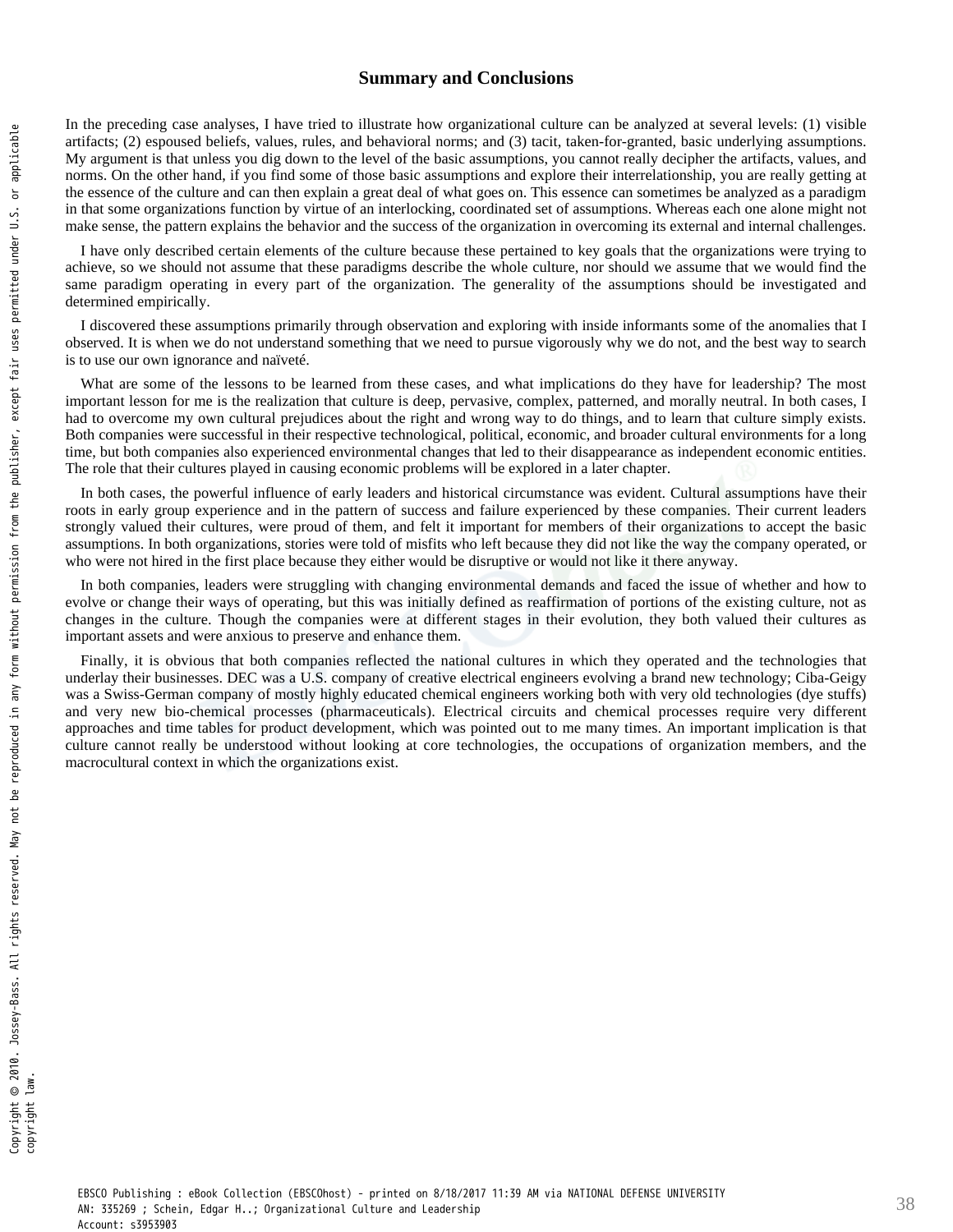# **MACROCULTURES, SUBCULTURES, AND MICROCULTURES**

Organizational culture has been the focus of the analysis so far, but as pointed out earlier, both DEC and Ciba-Geigy existed in national and regional macrocultures. To fully understand what goes on *inside* the organization, it is necessary to understand both the organization's *macro context*, because much of what you observe inside simply reflects the national culture, and the interplay of *subcultures* because they often reflect the primary occupational cultures of the organization members.

Much of what goes on inside an organization that has existed for some time can best be understood as a set of interactions of subcultures operating within the larger context of the organizational culture. These subcultures share many of the assumptions of the total organization but also hold assumptions beyond those of the total organization, usually reflecting their functional tasks, the occupations of their members, or their unique experiences. It is important to note that if those subcultures are based on broader occupations such as medicine or engineering, its members bring into the organization assumptions that have a broader, even international, base. Thus, in a large hospital system, the culture is influenced by the subcultures of the doctors, which reflect not only medicine in general but also the different emphasis of medical education in different countries.

Shared assumptions that create subcultures most often form around the functional units of the organization. They are often based on a similarity of educational background in the members, a shared task, and/or a similarity of organizational experience, what we often end up calling "stove pipes" or "silos." We all know that getting cross-functional project teams to work well together is difficult because the members bring their functional cultures into the project and, as a consequence, have difficulty communicating with each other, reaching consensus, and implementing decisions in an effective manner. The difficulties of communication across these boundaries arise not only from the fact that the functional groups have different goals but also from the more fundamental issue that the very meaning of the words they use will differ. The word "marketing" means product development to the engineer, studying customers through market research to the product manager, merchandising to the salesman, and constant change in design to the manufacturing manager (Dougherty, 1990). When they try to work together, they often attribute disagreement to personalities and fail to notice the deeper shared assumptions that color how each function thinks.

Another kind of subculture, less often acknowledged, reflects the common experiences of given levels within a hierarchy. Culture arises through shared experiences of success. If first-line supervisors discover ways of managing their subordinates that are consistently successful, they will gradually build up a set of shared assumptions about how to do their job that can be thought of as the "subculture of first-line supervision." Elders will teach newly promoted supervisors how to perform their roles, and this mentoring will be more powerful than any formal training they might be given. In the same way, middle management and higher levels will develop their own shared assumptions, and, at each level, those assumptions will be taught to newcomers as they get promoted into that level. These hierarchically based subcultures create the communication problems associated with "selling senior management on a new way of doing things," or "getting budget approval for a new piece of equipment," or "getting a personnel requisition through." As each cultural boundary is crossed, the proposal has to be put into the appropriate language for the next higher level and has to reflect the values and assumptions of that higher level (Thomas, 1994). Or, from the point of view of the higher levels, decisions have to be put into a form that lower levels can understand, often resulting in "translations" that actually distort and sometimes even subvert what the higher levels wanted.

Occupational communities also generate cultures that cut across organizations and often become subcultures within organizations (Van Maanen and Barley, 1984; Gladwell, 2008). For example, fishermen around the world develop similar worldviews, as do miners, and the members of any particular industry based on a particular technology. In his popularized account, Gladwell argues persuasively that rice farmers develop a common world view that reflects the difficult requirements of rice farmers just as certain law offices build their practices around the common experiences of their immigrant founders. Shared assumptions derive from common origins, common educational backgrounds, the requirements of a given occupation such as the licenses that have to be obtained to practice, and the shared contact with others in the occupation. I pointed out that DEC was primarily composed of highly trained electrical engineers while Ciba-Geigy had many more chemical engineers and biochemists. Even the various functional cultures that we see in organizations are partly the result of membership in broader cross-organizational occupational communities. Salesmen the world over, accountants, assembly line workers, and, most importantly, engineers, share some basic assumptions about the nature of their work regardless of who their particular employer is at any given time.

We are also increasingly discovering that such similar outlooks across organizations apply to executive managers, particularly CEOs. CEOs face similar kinds of problems across all organizations and in all industries throughout the world. Their connection to the outside world of finance and public relations provides a set of common experiences that shapes their beliefs and values, thus creating yet another subculture. And because executives are likely to have somewhere in their history some common education and indoctrination, they form a common world view, a common set of assumptions about the nature of business and what it takes to run a business successfully. CEOs therefore make up one of the generic subcultures that exist in some form in every organization.

### **Three Generic Subcultures**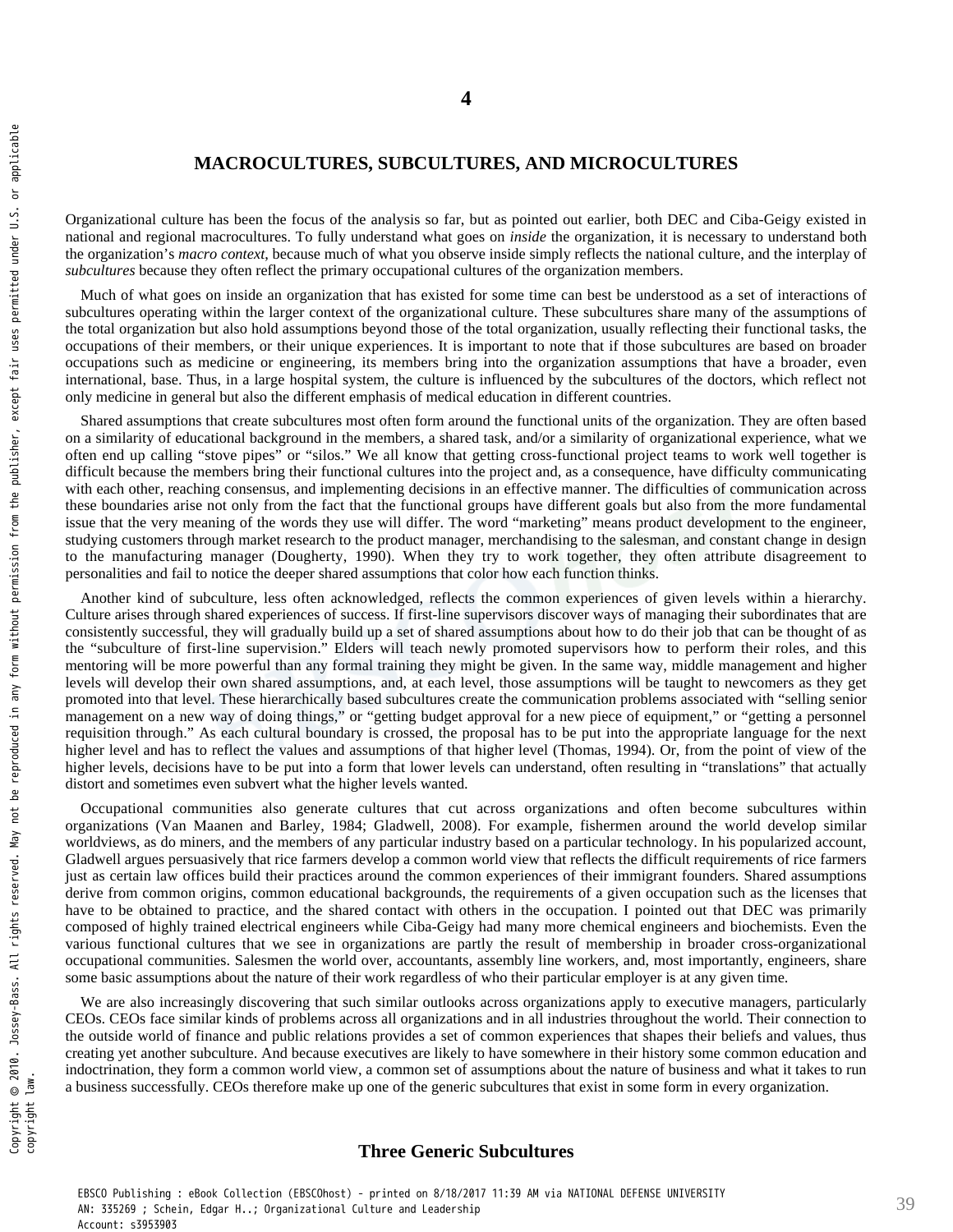In every organization in the public or private sector, three *generic* subcultures have to be identified and managed to minimize destructive conflict. Such conflicts are often misdiagnosed as political interdepartmental fights, power maneuvers, or personality conflicts. What can be missed in that perception is that the different groups may have evolved genuinely different subcultures, that the contributions of each of these subcultures is needed for organizational effectiveness, but that these subcultures can be in conflict with each other. One of the critical functions of leadership is to insure that these subcultures are aligned toward shared organizational goals.

### **The Operator Subculture**

All organizations have some version of what has been called "the line" as opposed to the "the staff," referring to those employees who produce and sell the organization's products or services. I will call these the "operators" to identify the employees who feel they run the place. They will be distinguished from the designers of the work, the "engineers," and from the top executives whose function is to maintain the financial health of the organization. Some of the critical basic assumptions of the operator in all organizations are shown in Exhibit 4.1.

This subculture is the most difficult to describe because it evolves locally in organizations and within operational units. Thus, you can identify an operator subculture in a nuclear plant, in a chemical complex, in an auto manufacturing plant, in the cockpit, and in the office, but it is not clear what elements make this culture broader than the local unit. To get at this issue, we must consider that the operations in different industries reflect the broad technological trends in those industries. At some fundamental level, how someone does things in a given industry reflects the core technologies that created that industry. And as those core technologies themselves evolve, the nature of operations changes. For example, as Zuboff (1988) has persuasively argued, information technology has made manual labor obsolete in many industries and replaced it with conceptual tasks. In a chemical plant, the worker no longer walks around observing, smelling, touching, and manipulating. Instead he or she sits in a control room and infers the conditions in the plant from the various indexes that come up on the computer screen. But what defines this subculture across all of these examples is the sense that these employees have that they really run things, that they are the key to the functioning of the organization, the "front line."

### **Exhibit 4.1. Assumptions of the Operator Subculture.**

- The action of any organization is ultimately the action of people. We are the critical resource; we run the place.
- The success of the enterprise therefore depends on our knowledge, skill, learning ability, and commitment.

• The knowledge and skills required are "local" and are based on the organization's core technology and our specific experience.

• No matter how carefully engineered the production process is or how carefully rules and routines are specified, we know that we *will* have to deal with unpredictable contingencies.

• Therefore, we have to have the capacity to learn, to innovate, and to deal with surprises.

• Most operations involve interdependencies between separate elements of the process, so we must be able to work as a collaborative team in which communication, openness, mutual trust, and commitment are highly valued.

• We depend on management to give us the proper resources, training, and support to get our jobs done.

The operator subculture is based on human interaction, and most line units learn that high levels of communication, trust, and teamwork are essential to getting the work done efficiently. Operators also learn that no matter how clearly the rules are specified of what is supposed to be done under different operational conditions, the world is to some degree unpredictable and they must be prepared to use their own innovative skills to deal with it. If the operations are complex as in a nuclear plant, operators learn that they are highly interdependent and that they must work together as a team, especially when unanticipated events have to be dealt with. Rules and hierarchy often get in the way under unpredicted conditions. Operators become highly sensitive to the degree to which the production process is a system of interdependent functions all of which must work together to be efficient and effective. These points apply to all kinds of "production processes" whether we are talking about a sales function, a clerical group, a cockpit, or a service unit.

The operators know that to get the job done effectively, they must adhere to most of the assumptions stated previously, but because conditions are never quite the same as what their training had shown, all operators learn how to deviate from formal procedures, usually to get the job done but sometimes to subvert what they may regard as unreasonable demands from management. One of the most effective variations of this process is to "work to rule," which means to do everything very precisely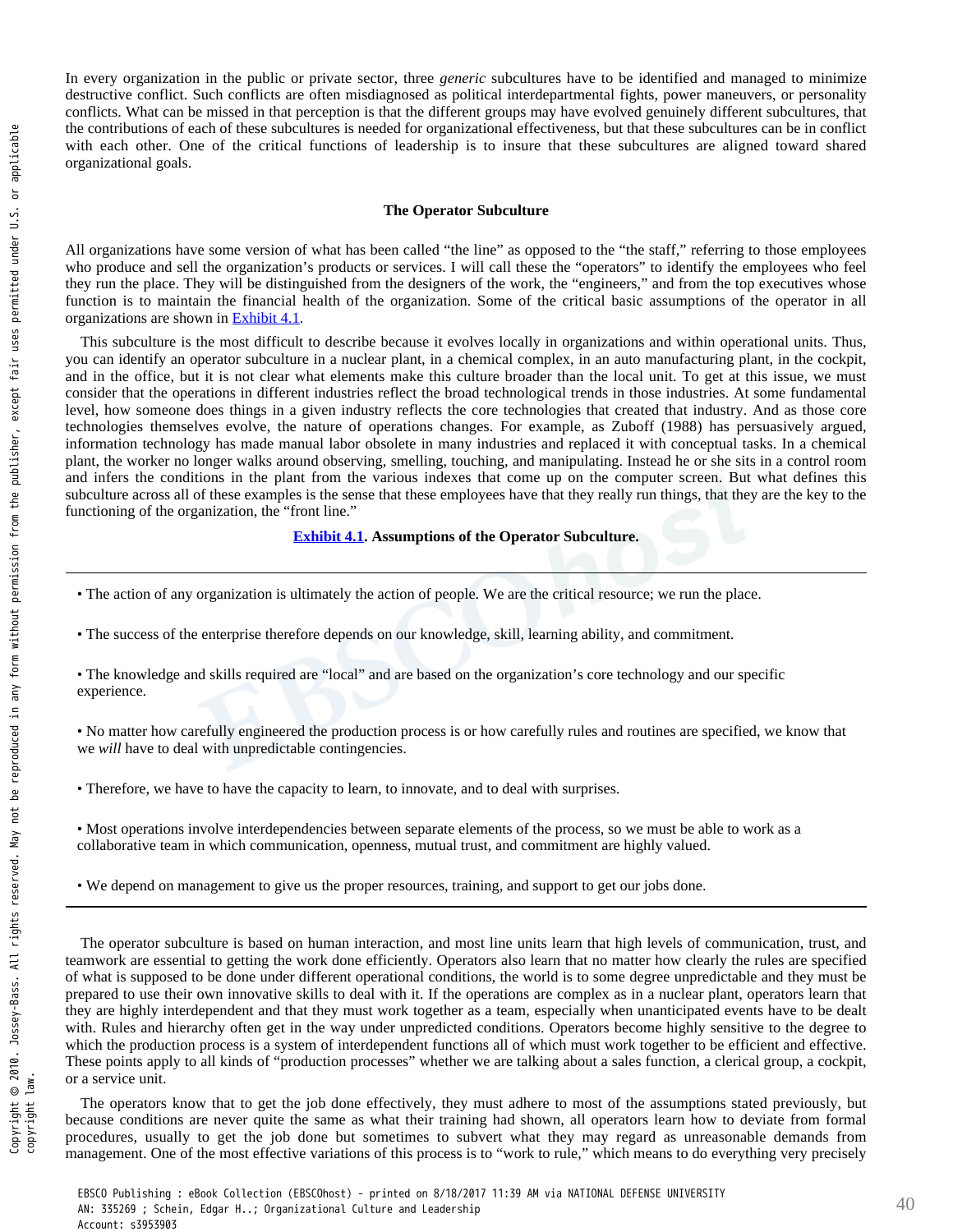and slowly, thus making the organization very inefficient. An example that most travelers have experienced is when airline traffic controllers can practically paralyze the system by working strictly to rule.

The general phenomenon of adapting the formal work process to the local situation and then normalizing the new process by teaching it to newcomers has been called "practical drift" and is an important characteristic of all operator subcultures (Snook, 2000). It is the basic reason why sociologists who study how work is actually done in organizations always find sufficient variations from the formally designated procedures to talk of the "informal organization" and to point out that without such innovative behavior on the part of employees, the organization might not be as effective (Hughes, 1958; Dalton, 1959; Van Maanen, 1979b). The cultural assumptions that evolve around how work is actually done are often the most important parts of an organizational culture.

For example, as all observers of production units have learned, employees rarely work to their full capacity except under crisis conditions. More typically, norms develop of "a fair day's work for a fair day's pay," and workers who work harder than this are defined as "rate busters" and are in danger of being ostracized. To fully understand how things work in a total organization, you must, therefore, observe the informal culture, which is the interplay of the various operator subcultures.

#### **The Engineering/Design Subculture**

In all organizations, there is a group that represents the basic design elements of the technology underlying the work of the organization, and this group has the knowledge of how that technology is to be used. Within a given organization, they function as a subculture, but what makes this group significant is that their basic assumptions are derived from their occupational community and their education. Though engineer designers work within an organization, their occupational identification is much broader and cuts across nations and industries. In technically based companies, the founders are often engineers in this sense and create an organization that is dominated by these assumptions. DEC was such an organization, and, as we will see later, the domination of the engineering subculture over other business functions is part of the explanation of DEC economic success as well as failure (Schein, 2003; Kunda, 1992). The basic assumptions of the engineering subculture are listed in Exhibit 4.2.

### **Exhibit 4.2. Assumptions of the Engineering Subculture. (Global Community)**

• The ideal world is one of elegant machines and processes working in perfect precision and harmony without human intervention.

- People are the problem—they make mistakes and therefore should be designed out of the system wherever possible.
- Nature can and should be mastered: "That which is possible should be done" (proactively optimistic).
- Solutions must be based on science and available technology.
- Real work is to solve puzzles and overcome problems.
- Work must be oriented toward useful products and outcomes.

The shared assumption of this subculture are based on common education, work experience, and job requirements. Their education reinforces the view that problems have abstract solutions, and those solutions can, in principle, be implemented in the real world with products and systems that are free of human foibles and errors. Engineers, using this term in the broadest sense, are designers of products and systems that have utility, elegance, permanence, efficiency, safety, and, maybe, as in the case of architecture, even aesthetic appeal, but they are basically designed to require standard responses from their human operators or, ideally, to have no human operators at all.

In the design of complex systems such as jet aircraft or nuclear plants, the engineer prefers a technical routine to insure safety rather than relying on a human team to manage the contingencies that might arise. Engineers recognize the human factor and design for it, but their preference is to make things as automatic as possible because of the basic assumption that it is ultimately humans who make mistakes. Ken Olsen, the founder of DEC, would get furious if someone said there was a "computer error," pointing out that the machine does not make mistakes, only humans do. Safety is built into the designs themselves. I once asked an Egyptian Airlines pilot whether he preferred the Russian or U.S. planes. He answered immediately that he preferred the U.S. planes and gave as his reason that the Russian planes have only one or two back-up systems, while the U.S. planes have three back-up systems. In a similar vein, I overheard two engineers saying to each other during a landing at the Seattle airport that the cockpit crew was totally unnecessary. The plane could easily be flown and landed by computer.

In other words, one of the key themes in the subculture of engineering is the preoccupation with designing humans out of the systems rather than into them. Recall that the San Francisco Bay Transit Authority known as BART has totally automated trains. In this case, it was not the operators but the customers who objected to this degree of automation, forcing management to put human operators onto each train even though they had nothing to do except to reassure people by their presence. Automation and robotics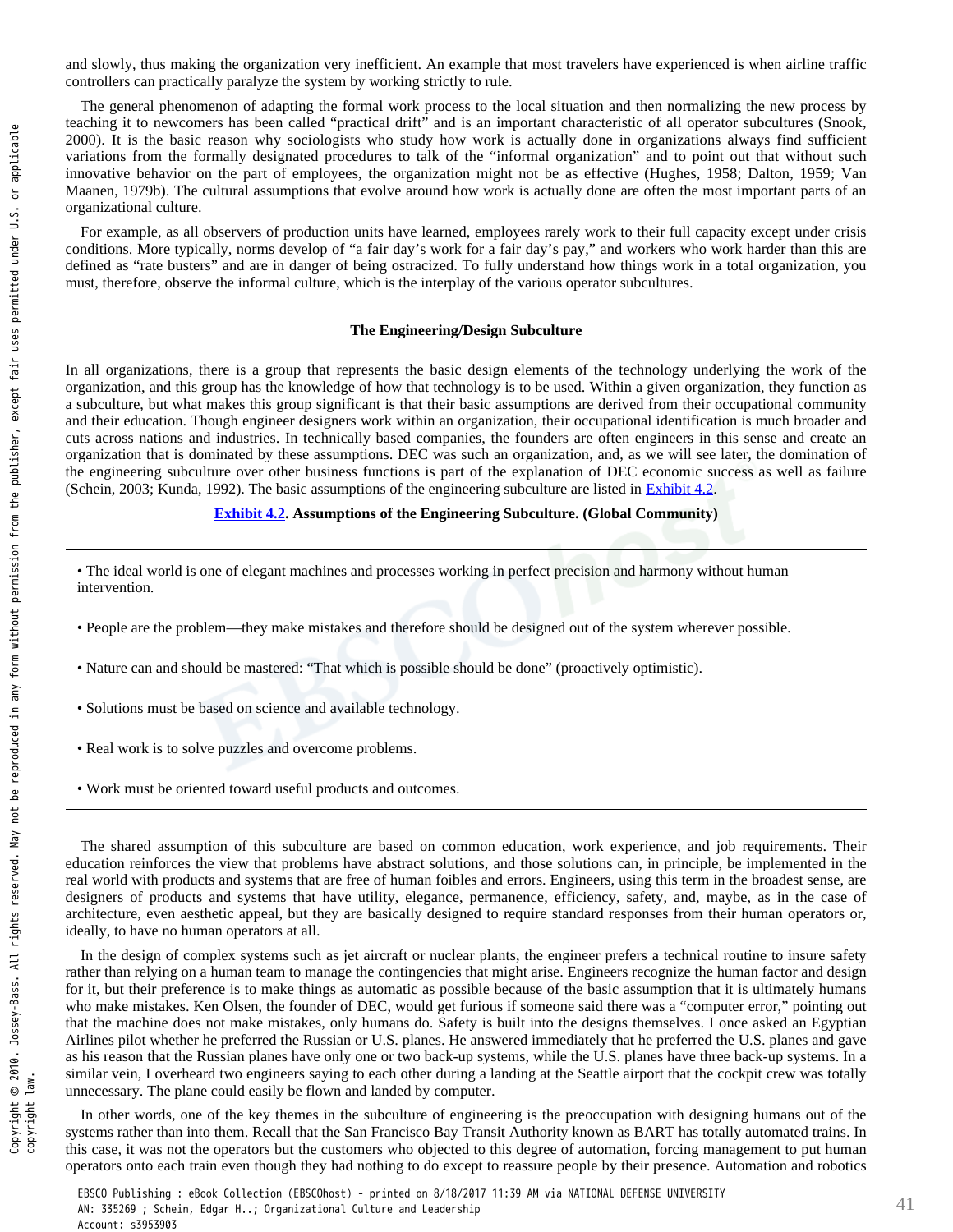are increasingly popular because of the lower cost and greater reliability of systems that have no humans in them. But, as pointed out earlier, humans are needed when conditions change and innovative responses are needed.

In Thomas's study, the engineers were very disappointed that the operations of the elegant machine they were purchasing would be constrained by the presence of more operators than were needed, by a costly retraining program, and by management-imposed policies that had nothing to do with "real engineering" (Thomas, 1994). In my own research on information technology I found that the engineers fundamentally wanted the operators to adjust to the language and characteristics of the particular computer system that was being implemented and were quite impatient with the "resistance to change" that the operators were exhibiting. From the point of view of the users—the operators—not only was the language arcane, but the systems were often not considered useful for solving the operational problems (Schein, 1992).

I have focused on engineers in technical organizations but their equivalent exists in all organizations. In medicine, it would be the doctors who are developing a new surgical technique; in law offices, the designers of computerized systems for creating necessary documents; in the insurance industry, the actuaries and product designers; and in the financial world, the designers of new and sophisticated financial instruments. Their job is not to do the daily work but to design new products, new structures, and new processes to make the organization more effective.

Both the operators and the engineers often find themselves out of alignment with a third critical culture, the culture of executives.

### **The Executive Subculture**

A third generic subculture that exists in all organizations is the executive subculture based on the fact that top managers in all organizations share a similar environment and similar concerns. Sometimes, this subculture is represented by just the CEO and his or her executive team. The executive worldview is built around the necessity to maintain the financial health of the organization and is fed by the preoccupations of boards, of investors, and of the capital markets. Whatever other preoccupations executives may have, they cannot get away from having to worry about and manage the financial issues of the survival and growth of their organization. In private enterprise, the executives have to worry specifically about profits and return on investments, but financial issues around survival and growth are just as salient in the public and nonprofit enterprise. The essence of this executive subculture is described in Exhibit 4.3.

### **Exhibit 4.3. Assumptions of the Executive Subculture. (Global Community)**

1. Financial focus

- Without financial survival and growth, there are no returns to shareholders or to society.
- Financial survival is equivalent to perpetual war with competitors.

2. Self image: The embattled lone hero

• The economic environment is perpetually competitive and potentially hostile; "in a war you cannot trust anyone."

• Therefore, the CEO must be "the lone hero," isolated and alone, yet appearing to be omniscient, in total control, and feeling indispensable.

• You cannot get reliable data from below because subordinates will tell you what they think you want to hear; therefore, the CEO must trust his or her own judgment more and more (i.e., lack of accurate feedback increases the leader's sense of rightness and omniscience).

• Organization and management are intrinsically hierarchical; the hierarchy is the measure of status and success and the primary means of maintaining control.

• Though people are necessary, they are a necessary evil not an intrinsic value; people are a resource like other resources to be acquired and managed, not ends in themselves.

• The well-oiled machine organization does not need whole people, only the activities they are contracted for.

The basic assumptions of the executive subculture apply particularly to CEOs who have risen through the ranks and have been promoted to their jobs. Founders of organizations or family members who have been appointed to these levels exhibit different kinds of assumptions and often can maintain a broader focus (Schein, 1983). The promoted CEO adopts the exclusively financial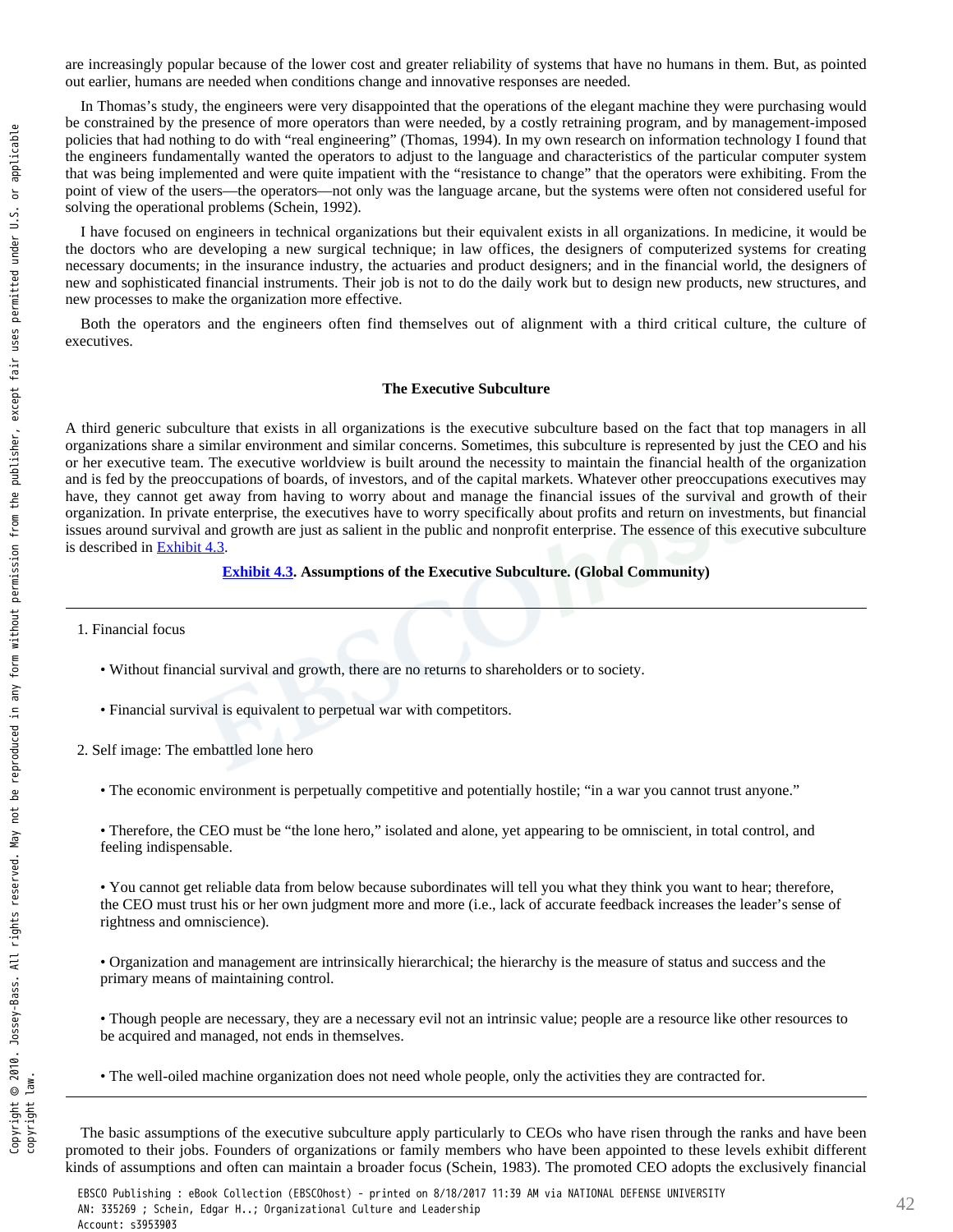point of view because of the nature of the executive career. As managers rise higher and higher in the hierarchy, as their level of responsibility and accountability grows, they not only have to become more preoccupied with financial matters, but they also discover that it becomes harder and harder to observe and influence the basic work of the organization. They discover that they have to manage at a distance, and that discovery inevitably forces them to think in terms of control systems and routines, which become increasingly impersonal. Because accountability is always centralized and flows to the tops of organizations, executives feel an increasing need to know what is going on while recognizing that it is harder and harder to get reliable information. That need for information and control drives them to develop elaborate information systems alongside the control systems and to feel increasingly alone in their position atop the hierarchy.

Paradoxically, throughout their career, managers have to deal with people and surely recognize intellectually that it is people who ultimately make the organization run. First-line supervisors, especially, know very well how dependent they are on people. However, as managers rise in the hierarchy, two factors cause them to become more "impersonal." First, they become increasingly aware that they are no longer managing operators but other managers who think like they do, thus making it not only possible but likely that their thought patterns and worldview will increasingly diverge from the worldview of the operators. Second, as they rise, the units they manage grow larger and larger until it becomes impossible to know everyone personally who works for them. At some point, they recognize that they cannot manage all the people directly and, therefore, have to develop systems, routines, and rules to manage "the organization." People increasingly come to be viewed as "human resources" and are treated as a cost rather than a capital investment.

The executive subculture thus has in common with the engineering subculture a predilection to see people as impersonal resources that generate problems rather than solutions. Or, another way to put this point is to note that in both the executive and engineering subcultures, people and relationships are viewed as means to the end of efficiency and productivity, not as ends in themselves. Both of these subcultures also have in common their occupational base outside the particular organization in which they work. Even if a CEO or engineer has spent his or her entire career inside a given organization, he or she still tends to identify with the occupational reference group outside the organization. For example, when conducting executive programs for CEOs, CEOs will only attend if other CEOs will be there. Similarly, design engineers count on being able to go to professional conferences where they will learn of the latest technologies from their outside professional colleagues.

I have highlighted these three subcultures because they are often working at cross purposes with each other, and we cannot understand the organizational culture if we do not understand how these conflicts are dealt with in the organization. Many problems that are attributed to bureaucracy, environmental factors, or personality conflicts among managers are in fact the result of the lack of alignment between these subcultures. So when we try to understand a given organization, we must consider not only the overall corporate culture but also the identification of subcultures and their alignment with each other.

For example, in DEC, the growth period worked so smoothly because the designers, operators, and executives all came from electrical engineering and found it very easy to run the company from an engineering point of view. As they grew and had to compete on costs with other organizations, it became more important to honor the executive subculture, but because the founder and CEO was still thinking like an engineer, the financial managers within DEC had a very hard time getting their point of view across. Similarly, the sales and marketing organizations had developed subcultures but had relatively little clout with the increasingly strong engineering subculture. One way of understanding DEC's ultimate economic failure is to realize that it was dominated by the engineering subculture to the end; neither the operators nor the executives were ever in control.

Furthermore, conflicts arose between powerful subcultures within the engineering function because of the assumption that internal competition was good, that the market would ultimately decide what products to continue to build, that innovation and growth would absorb the increasing costs of doing "everything," and that everyone should "do the right thing." The DEC culture empowered people, so people who had been successful and had built up powerful groups within DEC were now convinced that they had the answer to DEC's future. As technology became more complex and as costs became more of a factor because of competition, it was no longer possible to support the several projects that powerful groups within engineering advocated, resulting in the reality that all of them were too slow in getting to the market. In effect, DEC had never developed a strong executive subculture and could not, therefore, control the conflict between the warring engineering subcultures.

The subculture situation in Ciba-Geigy was very different because it was a much older more differentiated organization. However, one could clearly see the impact of the engineering and operator subcultures in that they both derived from the occupational culture of chemical engineering. Science and chemistry were sacred cows, which made it much harder for the executive subculture to manage acquisitions if they were financially successful but did not fit the cultural ideals of producing important products. Ciba-Geigy had acquired the American air freshener company Airwick and then made it difficult for Airwick to function. For example, the CEO of Airwick France needed an accounting system that was more responsive than the one Ciba-Geigy was using and was told by the corporate head of accounting that the more ponderous slower corporate system "should be adequate." As we will see later, only the subculture of law began to have significant influence on executive decision making as the organization evolved.

Beyond the three generic subcultures that we have discussed, organizations that have any history and growth will have evolved other subcultures that should be analyzed to understand the dynamics of how things work. For example, in most hospital systems, there are "doctors" and "nurses" subcultures that will be in varying degrees of alignment with each other. In banks, there is a subculture around the lending function and a different one around the investment function. In many production organizations, the maintenance organization develops its own subculture, and in universities, each department develops a subculture based on the subject matter of its teaching and research. Though the tenure requirements might be the same for all faculty, the subcultures show up in the actual criteria used in assessing what kind of work qualifies. In mathematics, it might be one brilliant solution of an old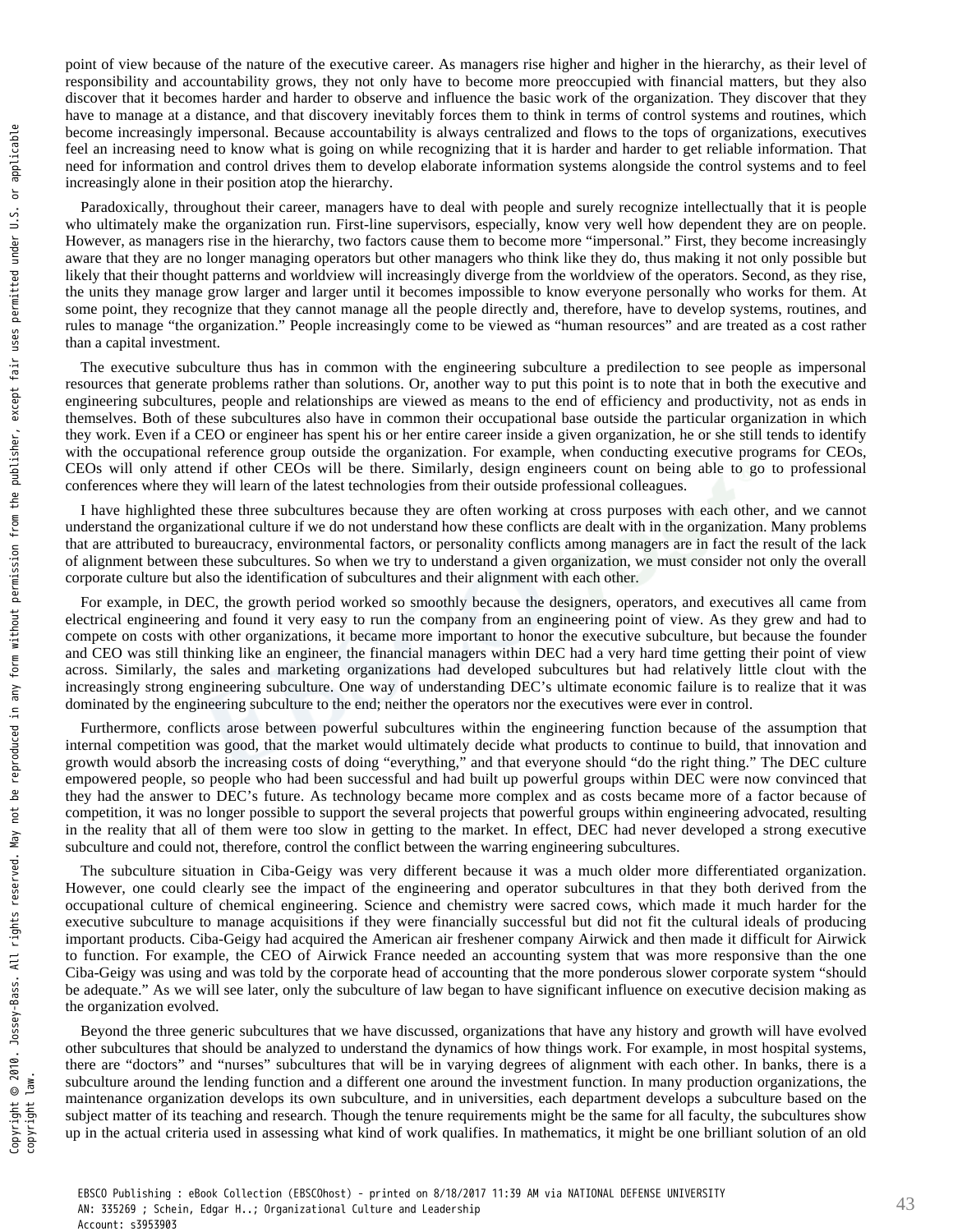problem; in science, the evolution of a new theory; in engineering, the development of a new practical solution; and in the humanities, the publication of one or more books. Though it might be tempting to think of "academia" as one culture because of some common basic assumptions, the reality is that different universities and different departments generate different cultures.

## **Microcultures**

Microcultures evolve in small groups that share common tasks and histories. Shared assumptions will arise especially in groups whose task requires mutual cooperation because of a high degree of interdependency. Perhaps the best examples are football teams that clearly develop certain styles of playing based on many hours of practice under the tutelage of a coach. As we will see in Chapter Twelve, it does not take very long for common ways of perceiving and feeling to develop in a new group. To think of these as *cultures* is justified by the way in which such groups initially reject outsiders and, if they let them in, indoctrinate them immediately into "how we do things in this group."

With growing technological complexity and globalization, an increasing emphasis is being placed on multicultural groups composed of members from different macrocultures and occupational cultures. This trend is clearest in health care where the operating room, the recovery room, and various allied operations are each microsystems that have to work collaboratively with other microsystems. Within each of these microsystems, there are members of different occupations such as surgeons, nurses, profusionists, anesthesiologists, and medical technicians, sometimes from different nationalities, yet they have to work as a tightly knit team and have to coordinate smoothly with the other microsystems that they connect with. How members of such diverse macro and occupational cultures develop teamwork is a major issue that will be examined specifically in Chapter Twenty-One.

## **Summary and Conclusions**

Organizational cultures exist in a context. They operate in one or more macrocultures, such as ethnic groups and other larger cultural units. You will find that the macrocultures influence the evolution of the organizational culture. As you observe an organization, you will also find some assumptions that characterize the whole organization, called the corporate culture in private organizations, and a set of assumptions that characterize subunits of the organization. These subcultures reflect the functional units, the rank levels in the hierarchy, isolated geographic units, and any other groups that have a shared history. All organizations also operate with three *generic* subcultures that reflect the operations of the organization, the design of the organization, and the executive/financial function of the organization. For organizations to be effective, these subcultures must be in alignment with each other because each is needed for total organizational effectiveness.

As organizations evolve in the global context, there will be more emphasis on multicultural teams that can be considered to be microcultures. How such microcultures are created and how they relate to other microsystems with different microcultures will be an important issue for the future.

copyright law.